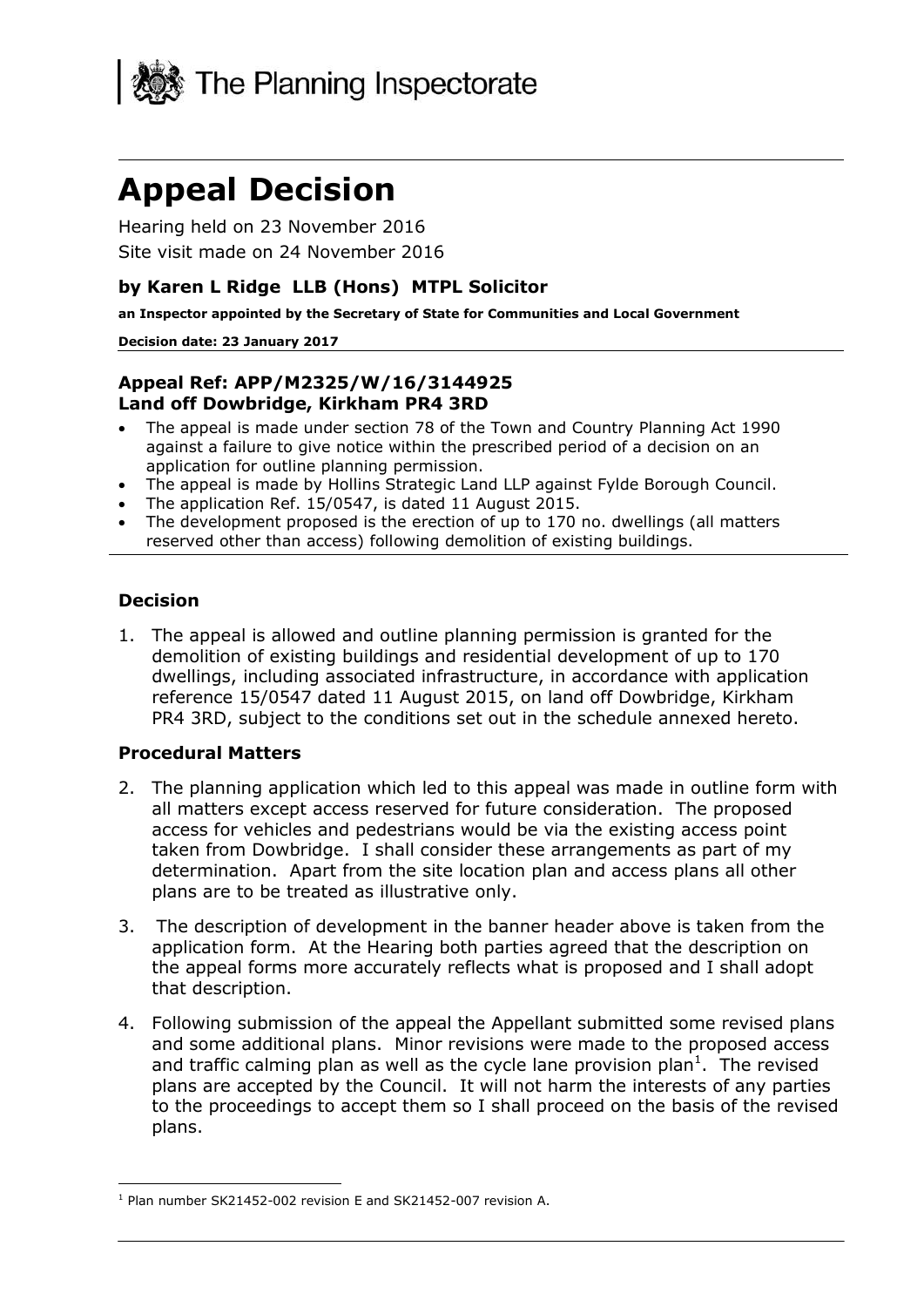- 5. The planning application which led to this appeal was not determined within the prescribed period. Following the submission of this appeal the Council's Development Management Committee considered a report which recommended the Council's approach at the appeal. The committee resolved to accept the three putative reasons for refusal set out in that report. In short those reasons include the following concerns:
	- the development would have a significant detrimental visual impact on the landscape character of the area, being a visually prominent feature;
	- the development would result in substantial harm to the setting of Kirkham by virtue of the topography, scale and pattern of development; and
	- the proposal fails to make contributions towards the delivery of affordable housing on the site and financial contributions towards offsite requirements including educational provision and sustainable transport improvements.
- 6. The Council's objection set out in the third putative reason for refusal was subsequently withdrawn on the basis that the Appellant indicated that it would submit an executed agreement to secure these matters. A executed agreement made pursuant to section 106 of the Town and Country Planning Act 1990 (as amended) has been received and it is acceptable to the Council. The agreement secures the payment of financial contributions and the provision of affordable housing and public open space on–site. I shall return to these matters later
- 7. The parties have submitted a signed Statement of Common Ground (SCG) which records all of the main matters agreed between them, as well as the main areas of disagreement. One of the principal areas of agreement was in relation to housing land supply. For the purposes of this appeal the Council accepts that it does not currently have a 5 year housing land supply (5 YHLS) in terms of the advice within the National Planning Policy Framework (the Framework). The Council confirms that it is content to adopt a figure of 4.8 years supply as at 31 March 2016.
- 8. The appeal site is made up of three fields or parcels of land. The southernmost parcel of land was the subject of a successful application for outline planning permission for up to 95 dwellings. A resolution to grant planning permission conditional on completion of a section 106 agreement was made on 27 July 2017. I am instructed that the agreement is nearing completion and the Council does not anticipate any obstacles to a grant of planning permission in the near future. Both parties are agreed that this grant of planning permission is a material consideration in my determination. At the Hearing it was further agreed that the assessment of any effects or benefits of the appeal proposal should focus on those effects or benefits over and above those associated with this alternative scheme (the 95 dwelling scheme).
- 9. Finally, after the close of the Hearing correspondence was received from a local resident raising new issues about the five year housing land supply. The Council and Appellant were afforded the opportunity to make representations in relation to this matter and a response was received from the Council. I shall take these additional representations into account.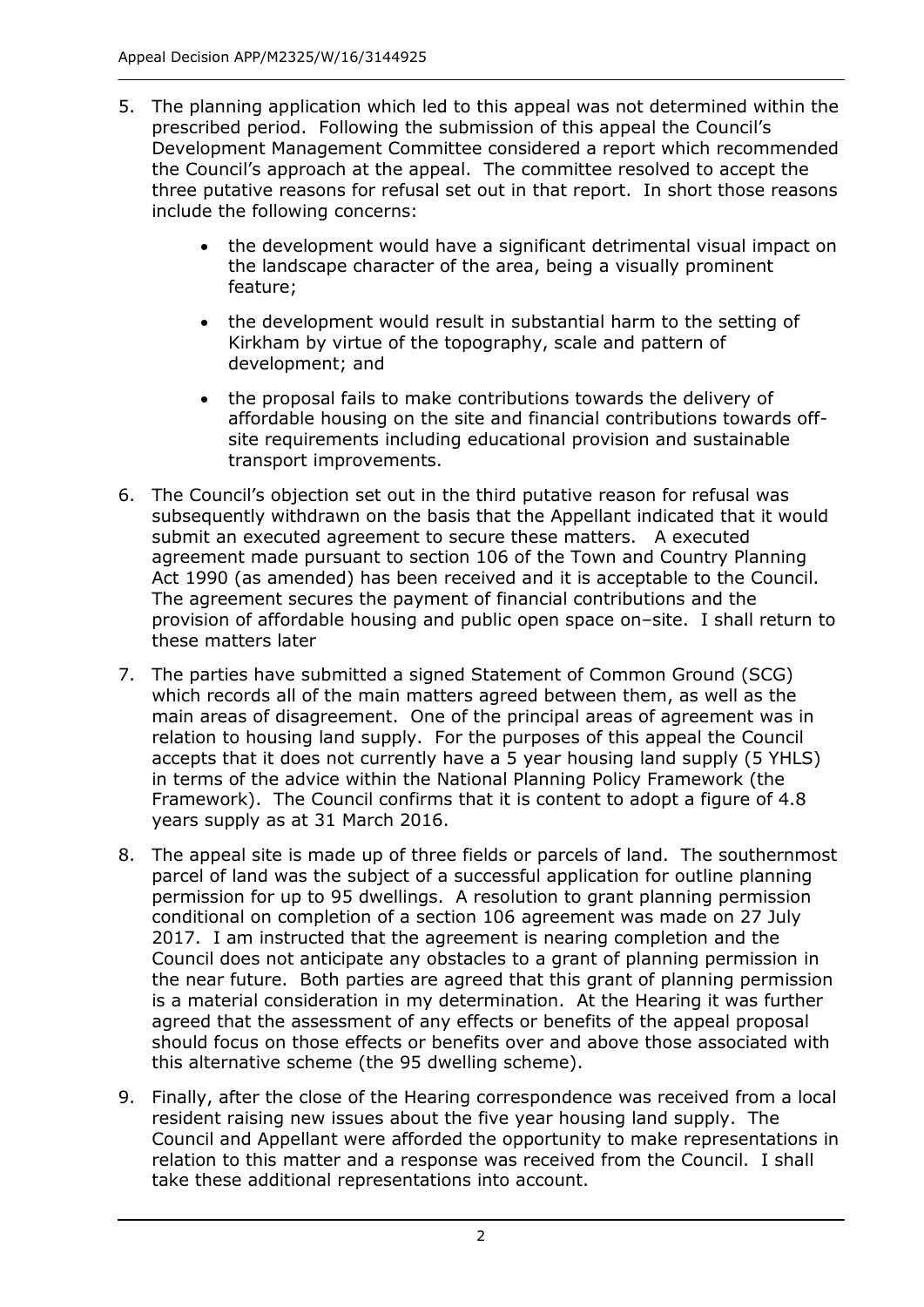## **Main Issues**

- 10. In addition to the Council's putative reasons for refusal, local residents have raised objections on other grounds. At the Hearing two principal concerns emerged; flood risk and highway safety and I shall examine these as main issues.
- 11. Having regard to the above, and to all that I have heard and read, I conclude that the main issues in this case are as follows:
	- the effect of the proposed development on the character and appearance of the surrounding landscape and on the setting of Kirkham;
	- flood risk considerations; and
	- the effect of the proposal on highway safety.
- 12. There are also a series of other material considerations to be taken into account, one of which includes the shortfall in the Council's 5 YHLS.

## **Reasons**

## *The development plan*

- 13. Section 70(2) of the Town and Country Planning Act 1990 provides that, in dealing with proposals for planning permission, regard must be had to the provisions of the development plan, so far as material to the application, and to any other material considerations. Section 38(6) of the Planning and Compulsory Purchase Act 2004 provides that, if regard is to be had to the development plan for any determination, then that determination must be made in accordance with the plan unless material considerations indicate otherwise.
- 14. For the purposes of this appeal the most relevant development plan policies are saved policies from the Fylde Borough Local Plan (as altered) dated October 2005 (the LP). The appeal site comprises 13 hectares of land in a countryside area as designated by the LP. Both parties agree that the proposal is contrary to LP policies SP1 and SP2. These policies are strategic policies designed to restrict development to within defined limits identified in named settlements and to strictly control development in countryside areas other than within specified circumstances. The proposal does not fall within any of the excepted categories and consequently it is contrary to policy SP2.
- 15. In addition the proposal would result in the loss of 11.3 hectares of grade 3a best and most versatile land. The Framework seeks to protect such land and confirms that where significant development of agricultural land is demonstrated to be necessary local planning authorities should seek to use areas of poorer quality in preference. In this case the Council confirms that there is a large amount of grade 2 and grade 3 agricultural land across the Borough and therefore it did not raise on objection in relation to this matter. The SCG records that this loss should be given minor weight.
- 16. The Council is currently preparing a Local Plan Part 1 and Part 2 combined and to that end a Preferred Option of the Local Plan to 2032 has been published and identifies areas for growth. The emerging Local Plan is due to be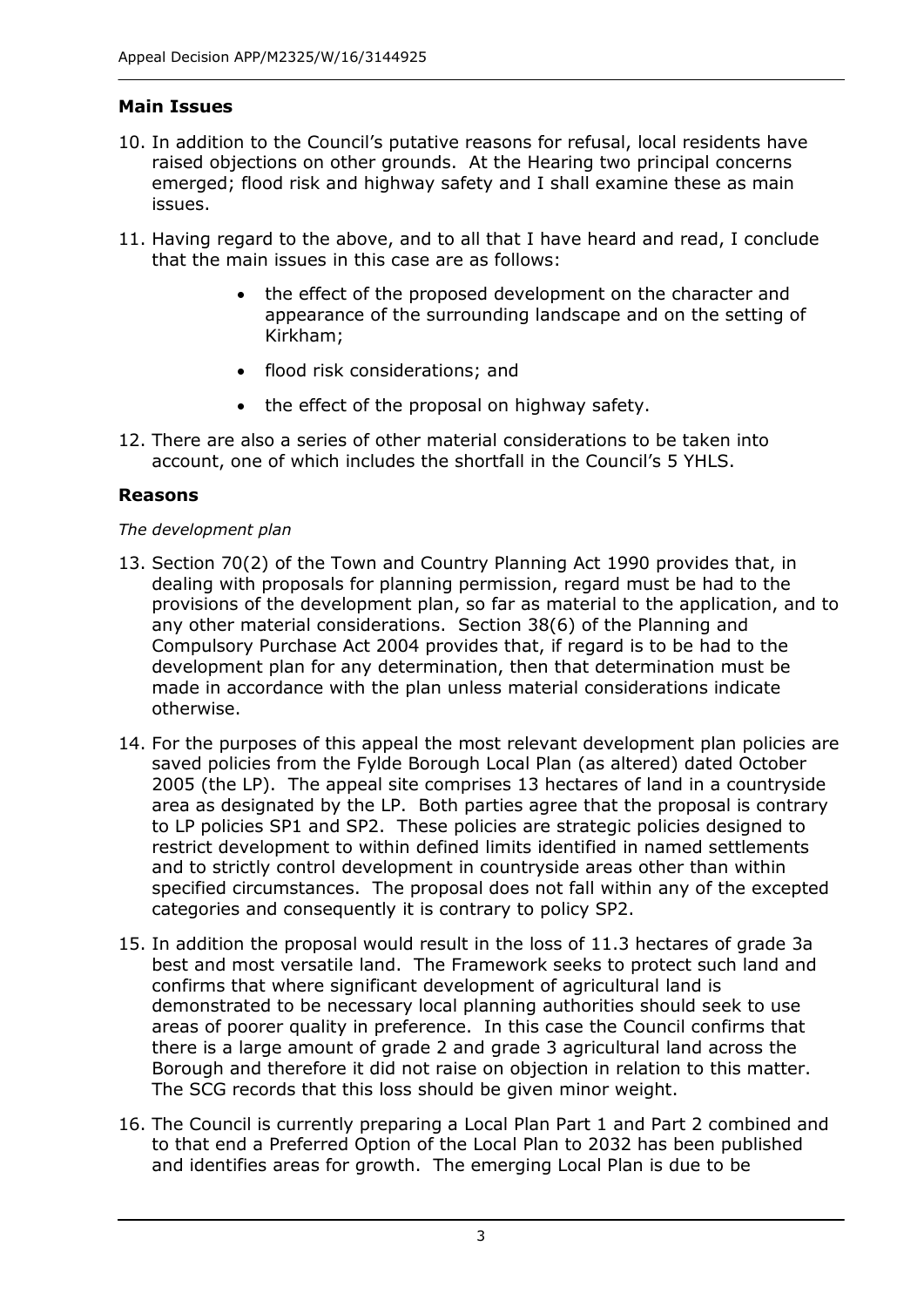submitted for examination. At this stage I agree with the assessment of the Council and Appellant that it can attract only limited weight.

### *Effect upon the character and appearance of the landscape*

- 17. The site is made up of three fields delineated by hedgerows and fences and adjoining a residential area on the edge of the Kirkham settlement boundary. The western boundary of the site extends towards Dow Brook, with housing beyond. The northern site boundary lies alongside Spen Brook with open countryside beyond. The southernmost land parcel contains a dwelling and a pig farm which remains in active use. Structures and hard-standing associated with the pig farm are clustered in this part of the site, together with an existing dwelling and its associated hardstanding and outbuildings.
- 18. The northern part of the scheme would lie on north facing slopes which look out to the open countryside beyond. The southern parts of the site are more inward facing towards Kirkham and bear a closer association with the settlement due to this topography and the partial development therein.
- 19. A private track runs along a ridge line from New Hey Lane into the site along the boundary between the southern field and the north-western field. The track is bounded by a line of trees and represents a strong demarcation line between the two fields. As a result of this feature and the surrounding topography the main parties are agreed that residential development on the southern part of the site is acceptable in principle. This is demonstrated by the progression of the 95 dwelling scheme. I shall therefore focus my assessment mainly upon the effects of development within the two northern fields on the character and appearance of the landscape.
- 20. Finally in carrying out my assessment I bear in mind that the proposal is in outline form only. Many of the plans are illustrative only and indicative of how development could proceed on the site. In particular the Appellant has submitted an illustrative Landscape Masterplan<sup>2</sup> and a Parameters Plan<sup>3</sup>. The landscape plan was revised to incorporate a landscape buffer wrapping around the north-eastern corner of the development with dwellings set back and a community green on the eastern edge of the site. A linear park is depicted along Dow Brook on the western boundary. The parameters plan indicates a zone of single storey dwellings on the highest part of the site adjoining the internal track. The Appellant points out that there would be a benefit in terms of hedgerow retention and the retention and enhancement along the stream corridors with additional tree planting to create a wooded skyline through the highest part of the site, along the internal track.

#### *Effects upon landscape character*

21. There are no landscape designations attributable to the site. It is located within 'The Fylde' character area 15d, a sub-category of the Coastal Plan Landscape Character Type as defined by the *Landscape Strategy for Lancashire, Landscape Character Assessment (2000).* Such character types exhibit features including gently undulating or flat lowland farmland divided by ditches, large fields, open road verges and long views.

j <sup>2</sup> Drawing number 1956 02 Revision K.

<sup>3</sup> PAR001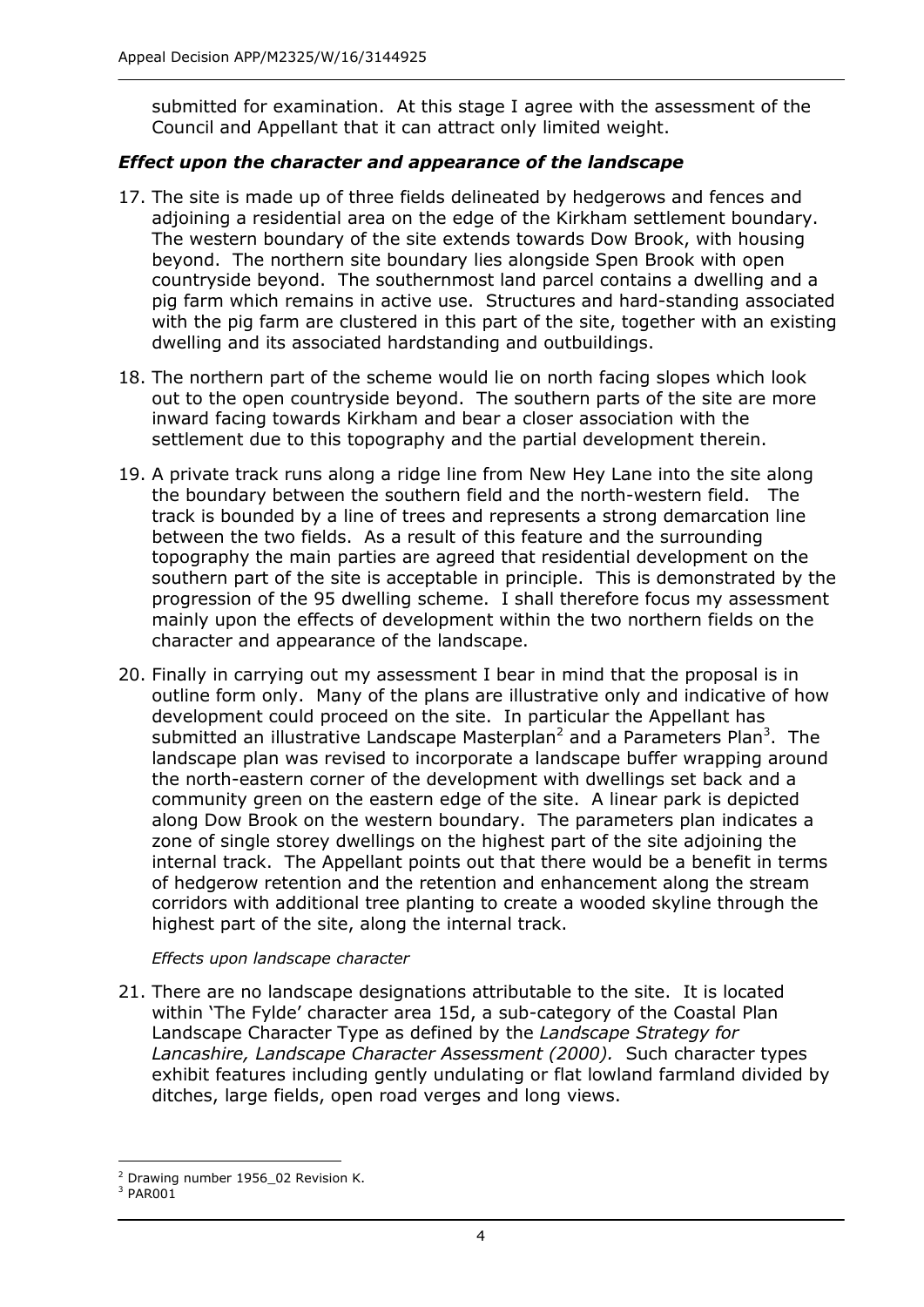- 22. Whilst the site is adjacent to the settlement boundary, for the reasons given above, the two northern fields have a close association with the rolling countryside to the north. From within the site and particularly from these two fields there are wide ranging views of the open countryside separating Kirkham from the small hamlet of Treales to the north-west. The open countryside extends outwards from the western edge of Kirkham in a pastoral landscape comprised of long views over a patchwork of low lying farmland. From the site the small hamlet of Treales is visible to the north-west and in the foreground a railway line bisects the countryside on an east-west trajectory.
- 23. All three agricultural fields form part of the open countryside. The development of 95 houses on the southern field would result in the loss of an agricultural field on the settlement edge. The appeal proposal would result in the introduction of further housing on the two northern fields, albeit with the potential for a landscaped buffer which would wrap around the north-eastern corner of the appeal site. The two northern fields are an intrinsic part of the gently undulating farmland which lies to the north. The loss of these fields to housing would be detrimental to landscape character in that it would result in a diminution of the agricultural land which is part of a greater whole. It would introduce incongruous and uncharacteristic elements into the pastoral landscape which would bring about a significant change to the character of the appeal site which itself comprises a small part of the landscape character area under consideration.
- 24. Having regard to the juxtaposition of the site with the urban area I am satisfied that the appeal scheme would be viewed as an extension of the existing urban area. I do not agree with the Council's assessment that in some views it would be seen as an area of housing divorced from the adjoining area. The housing would be seen as a continuation of that on St Michaels Road even with the linear park depicted on the illustrative masterplan. From Carr Lane and the footpath running along Carr Brook the houses would merge with existing residential development and the linear park would not be readily discernible in these views.
- 25. Taking all of the above into account I conclude that the appeal proposal would result in a modest erosion of the landscape character of this part of the open countryside contrary to LP housing policy HL2. This requires, amongst other things, that housing proposals are in keeping with the character of the locality.

#### *Visual effects*

- 26. The Appellant has pointed to the inclusion of the appeal site as a potential development site in the Council's '*Appraisal of Strategic Site Options: Landscape Capacity to Accommodate Landscape and Visual Change'* (ASSO) from March 2016. In that document the Council concluded that the site only has a moderate sensitivity to development. The Appellant further contends that other sites of high sensitivity have been granted planning permission. Be that as it may, the appeal proposal must be assessed on its own merits and not as part of some comparative exercise within my decision making on an individual proposal.
- 27. The Council has already concluded that, in principle, residential development on the southern field is acceptable in visual terms. As a result of the ridgeline running along the internal track within the appeal site, and its associated treeline, the houses within the 95 dwelling scheme would only be glimpsed in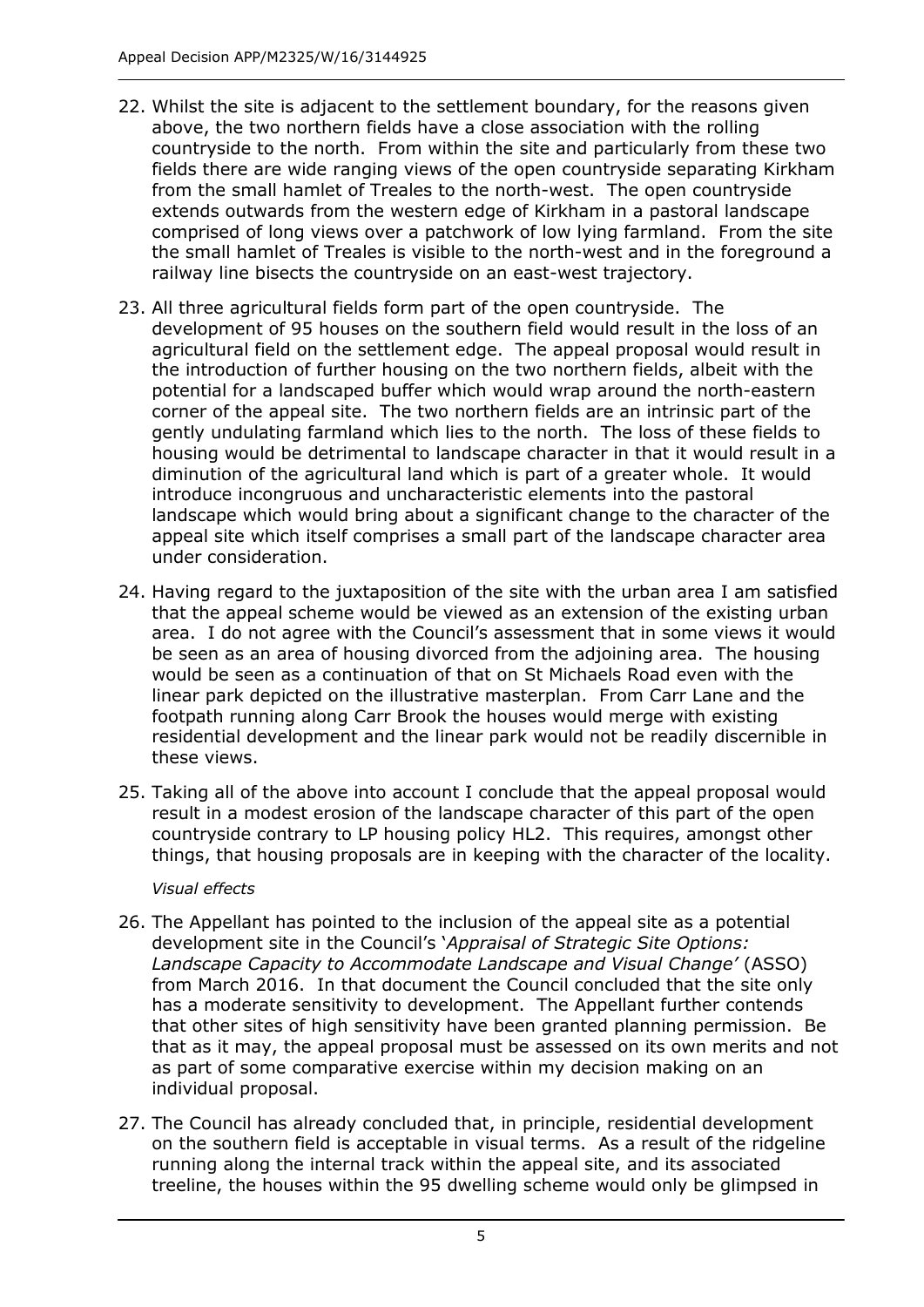viewpoints to the north and north-west. It is in middle and longer distance viewpoints that the two northern fields are readily appreciated as an intrinsic part of the open countryside which runs up to the western edge of Kirkham.

- 28. One of the closest public vantage points from which the development would be seen is from Carr Lane to the north-west of the site. This is a road which travels out of the settlement into the open countryside in the direction of Treales. Currently when travelling out of the settlement along Carr Lane there is an abrupt change of scene when the last houses on the urban edge of Kirkham are left behind. At this point panoramic views open up of the countryside on all sides. I note that Carr Lane is on a regional cycle route. Due to its proximity to the settlement I consider that it is likely to be a wellused and attractive recreational route for cyclists and walkers affording immediate and easy access to the countryside beyond the settlement.
- 29. With the appeal proposal in place, along this section of Carr Lane housing would be seen extending out from Kirkham on the southern horizon. This would erode the impression of the viewer being surrounded by rolling countryside. It would reduce the extent to which Kirkham is seen as being clearly confined to the higher land to the west, with housing starting to intrude on the lower slopes. I conclude that there would be a moderate effect upon this viewpoint.
- 30. The appeal proposal would also be seen in between the houses which adjoin the western appeal site boundary and from the Oxford Drive/Abbots Close culde-sac, as well as from private gardens and rear windows of the properties adjoining the site. However public views would be glimpsed. In any event these views are going to change somewhat by virtue of the likelihood of the 95 dwelling scheme coming forward. The additional housing in the appeal scheme would be seen as an extension to the 95 dwelling scheme in views from these vantage points.
- 31. A public footpath runs adjacent to Carr Brook connecting Carr Lane with St Michael's Church. From the church the footpath continues north-easterly before turning 90 degrees towards Carr Lane. Once the bend is rounded the appeal site comes into view in the middle distance and is seen in the context of an attractive wildflower footpath in the foreground framing rolling hills beyond. From this length of the footpath the appeal site is part of the rural backdrop located in the middle distance and containing the settlement edge. From this vantage point the appeal proposal would result in the appearance of built development extending further out into the open countryside and wrapping around the green foreground. In the longer term with the establishment of planting I conclude that there would be a moderately adverse effect on views from this viewpoint.
- 32. The housing would also be seen in longer distance views from the public right of way 5-8 which bisects the countryside and from Mowbreck Lane to the north. As the footpath travels towards Mowbreck Lane the land rises and enables views over the railway line towards the appeal site in the far distance. At this point the urban edge of Kirkham is clearly demarcated and the introduction of housing on the appeal site's northern slopes would be visible on the far horizon extending the urban edge eastwards. However it would only form a small part of a much larger composition and would represent only a minor incursion into the open countryside from this viewpoint. This footpath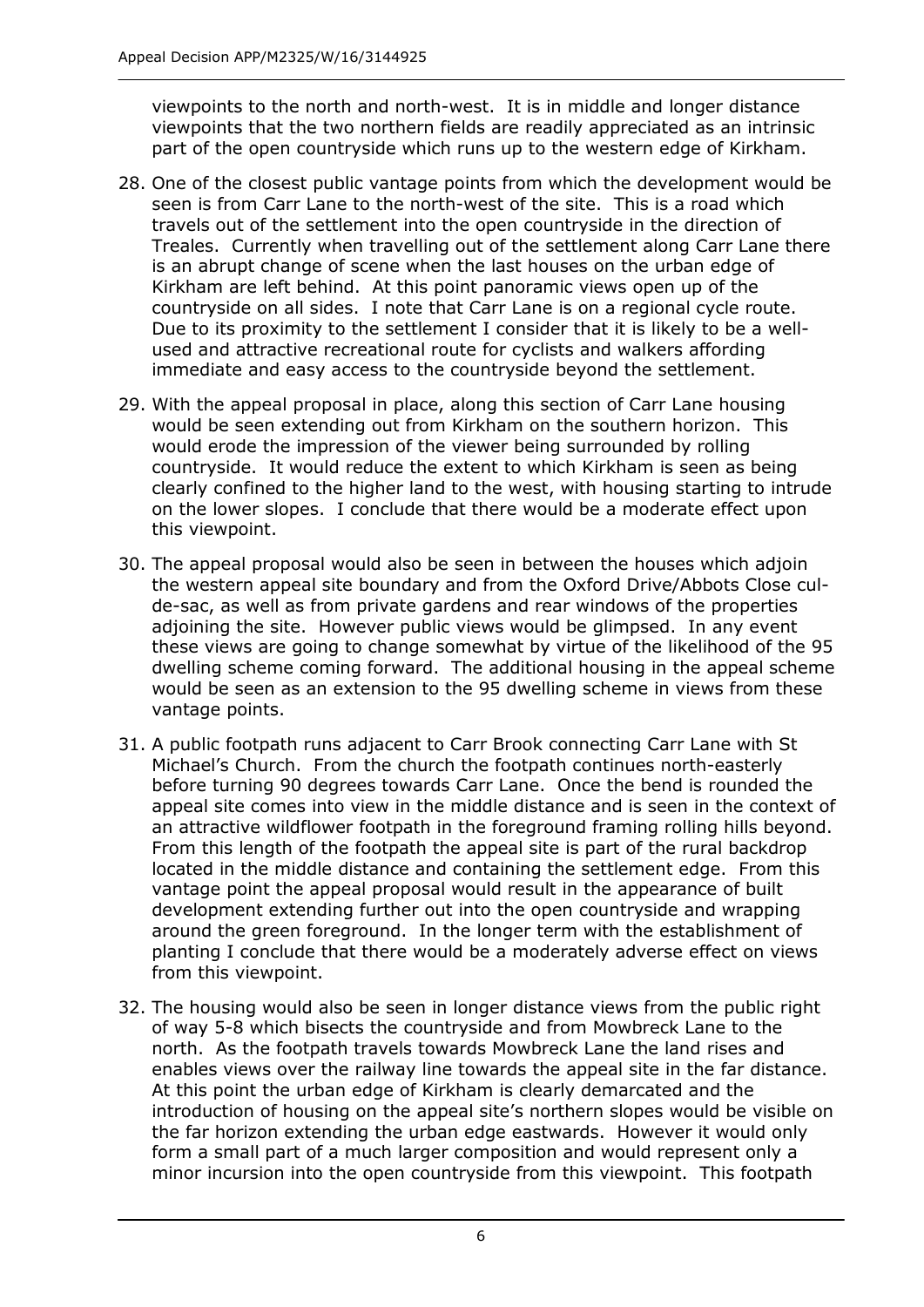travels south, across the railway line in the direction of St Michael's Church. Views of the development from this section of the footpath would be partial. Due to the oblique angle between the viewer and the northern parts of the site, the development would be seen as a minor and unremarkable extension of the urban area.

- 33. Other vantage points from which the housing would be visible are longer distance viewpoints which would afford glimpsed or partial views of the development. These include a handful of viewpoints in Treales and the surrounding lanes and at field openings along Spen Lane. From these points the housing would be seen in glimpsed views in the middle and longer distance and against the backdrop of Kirkham rising to the west. The changes would be relatively modest from this viewpoint. I was asked to visit the Boys Brigade Country Pursuits Centre on Carr Lane. From the centre there are limited, if any, views of the appeal site given two mature boundary hedgerows on either side of Carr Lane.
- 34. I also note that there would be views of the development from the elevated vantage point of the railway line but these would be fleeting and I do not consider that there would be any appreciable erosion of the sense of open countryside around the settlement. Taking all of the above together I conclude that the development would cause a moderate amount of visual harm.

#### *The setting of Kirkham*

- 35. The town of Kirkham became established on the higher ground with the lower lying and wetter land around the network of brooks established as agricultural land enveloping the town. The town is largely contained by the Kirkham bypass to the south and the A585 running northwards along its western edge. The new housing would extend the urban area into lower lying areas to the east of Kirkham but it would appear as a continuation of existing houses on the north-facing slopes. In addition, if the housing was set back from the northeastern corner of the appeal site<sup>4</sup>, the development would not have a hard linear built edge but a more organic appearance mimicking the edges of development on the higher slopes.
- 36. The 95 dwelling scheme would result in an extension of residential properties into the southern part of the site. Development on the two northern fields would represent a greater incursion into the open countryside. Whilst there would be some moderate harm to the setting of Kirkham, I conclude that it would still read as a historic settlement on higher land surrounded by lower lying farmland.

#### *Conclusions on landscape matters*

-

37. I have concluded that the appeal proposal would result in a modest erosion of landscape character to this part of the wider landscape; it would cause a moderate amount of visual harm and would cause moderate harm to the setting of Kirkham. Consequently the proposal is contrary to LP policy HL2 and policies EP10 and EP11 which seek, inter alia, to protect important landscape features and to ensure that development is in keeping with the landscape character types identified in the Landscape Strategy.

<sup>4</sup> As indicated on the landscape masterplan and in accordance with the parameters plan.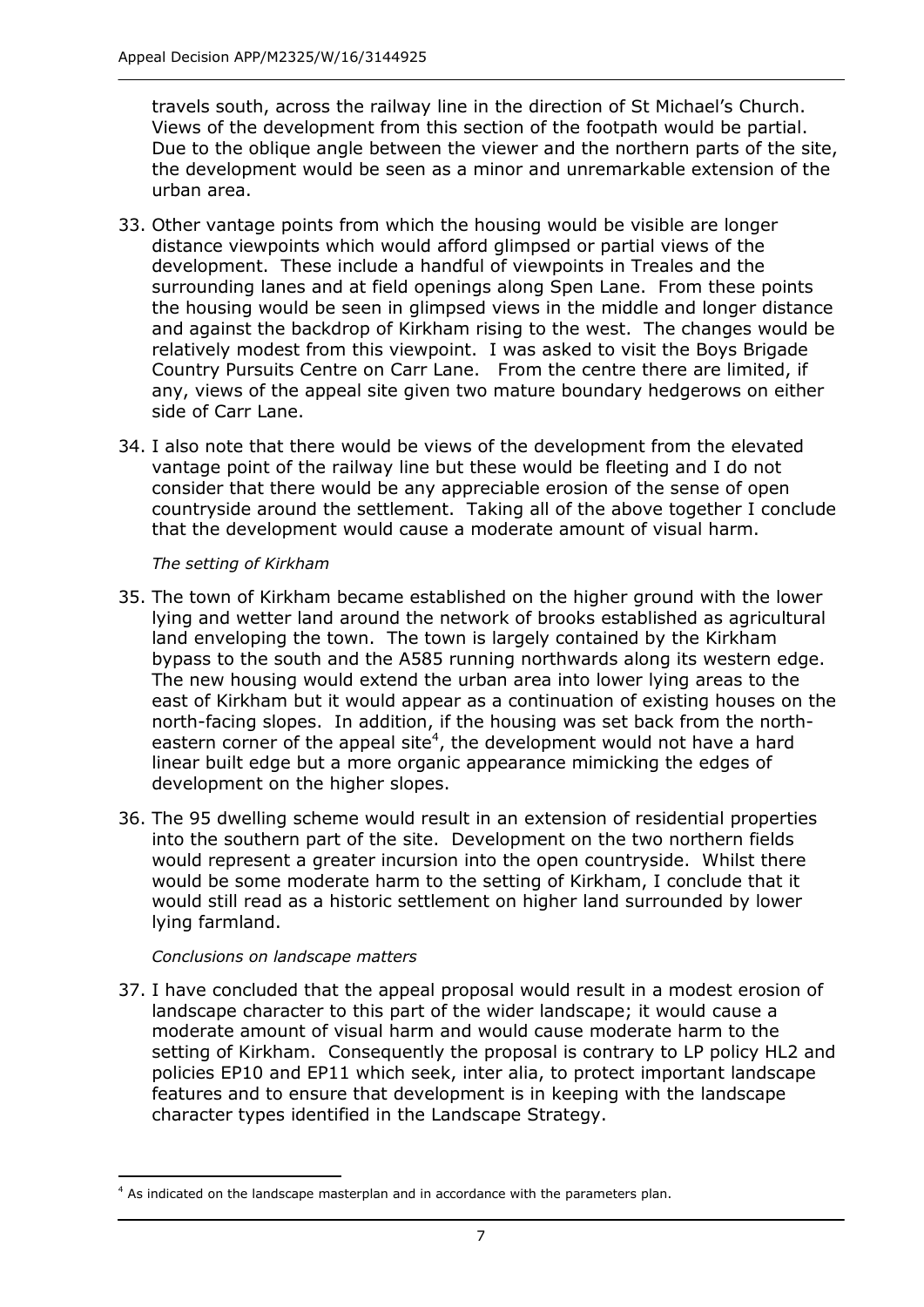38. In this respect the proposal would also be contrary to national policy objectives in the Framework which seek to recognise the intrinsic character and beauty of the countryside. Whilst the Council has cited paragraph 109 of the Framework in its reason for refusal there is no reason to conclude that the site forms part of a 'valued landscape' in that it does not exhibit any special or particular characteristics which take this part of the countryside out of the ordinary. This was accepted by the Council in its statement of case.

#### *Flood risk considerations*

- 39. The site covers an area of some 13 hectares, with Dow Brook and Spen Brook immediately on its western and northern boundaries respectively. The Environment Agency Flood Maps depict the site falling within flood zones 1, 2 and 3. The Appellant's intention is to locate the residential development solely within the larger area entirely within flood zone 1. A Flood Risk Assessment and Drainage Strategy Management Plan (FRA) and a separate Hydraulic Assessment<sup>5</sup> were submitted with the planning application. On reviewing the hydraulic model the Environment Agency concluded that it more accurately reflects the level of flood risk on the site than the Environment Agency's own Revised Flood Map.
- 40. The FRA concludes that infiltration methods would be unlikely to provide a viable drainage solution for surface water run-off generated by the development. Instead it suggests using infiltration methods in part, supported by a controlled discharge to Dow Brook, possibly with multiple outfalls. It is proposed that discharge be restricted to the pre-development greenfield rates. In addition a community green space or public open space is proposed to incorporate sustainable urban drainage features such as bio-retention, ponds and swales within the western and south-western part of the site. These arrangements could be secured by condition in the event that the proposal was acceptable in all other respects.
- 41. The Hearing heard representations from Mr Scott and Mr Long who each set out the concerns of local residents in relation to flooding. In addition I have also seen a number of other letters of objection raising this issue at both application and appeal stage and a video presentation was shown at the Hearing, with accompanying slides submitted. Mr Scott's concern relates to the area of land which would become impermeable as a result of development and he makes the point that surface water would run-off the site at a much higher rate.
- 42. Flood risk involves a consideration of the probability and potential consequences of flooding. The Planning Practice Guidance sets strict tests to protect people and property from flooding. Paragraph 103 of the Framework confirms that developers must demonstrate that the most vulnerable development is located to areas of the lowest flood risk within the site. In this case I am satisfied that the housing would all be contained within flood zone 1. The Environment Agency and Council have expressed themselves satisfied with the strategy outlined in the FRA.
- 43. It is inevitable that building on a greenfield site would increase surface water run-off but the FRA sets out an approach to the technical solutions which would be used to control the additional surface water run-off so as not to increase the

-

<sup>5</sup> Both dated July 2015.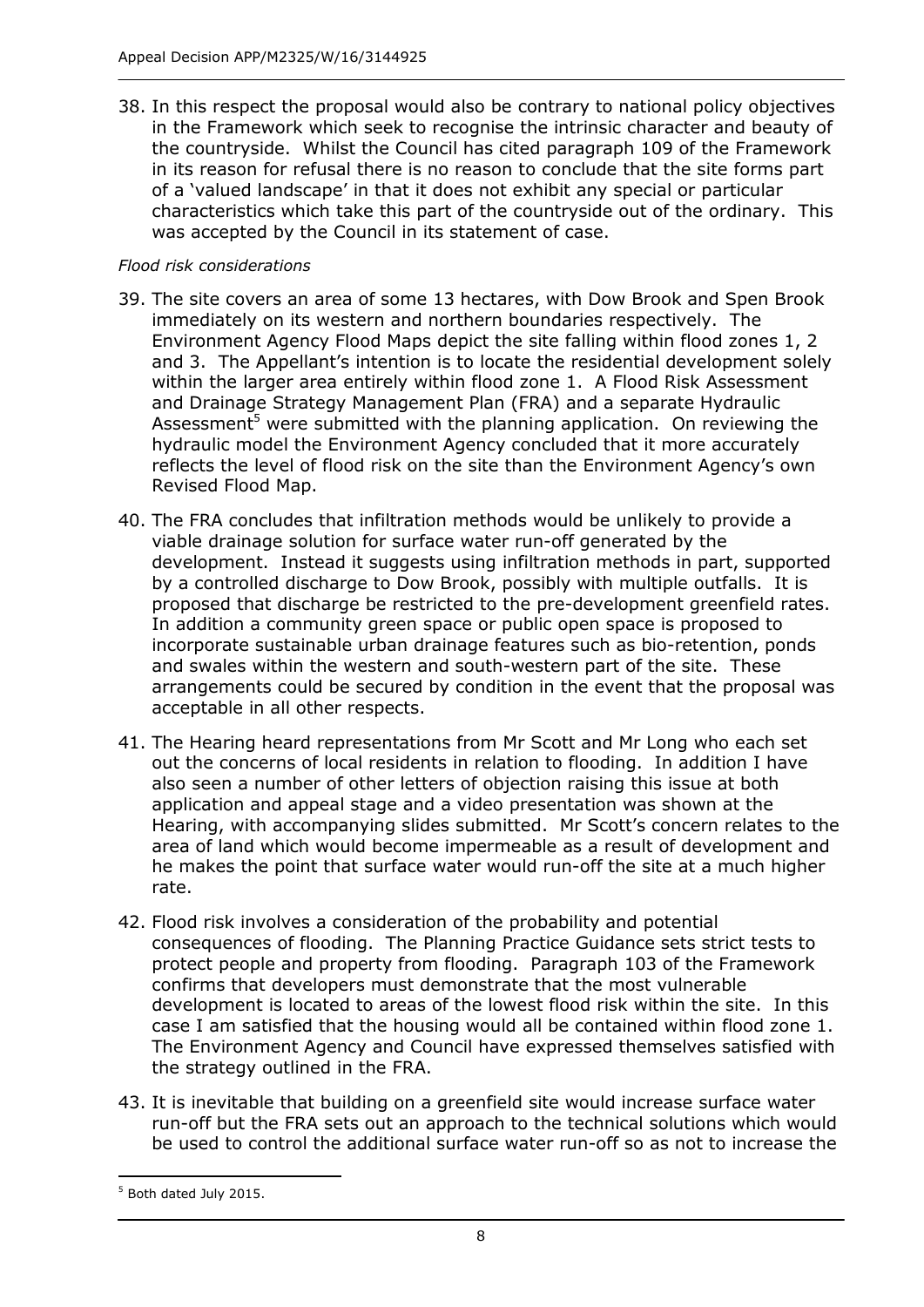risk of flooding elsewhere. I have seen photographs and video evidence of flooding in the vicinity of the site and some evidence of flooding on the site. Local residents confirm that flooding occurs several times a year and with increasing frequency.

- 44. There was a suggestion at the Hearing that some of the houses on the northwestern corner of the site would be sited on areas subject to recent flooding events. It is difficult to assess accurately the true extent of previous flooding from video footage. Flooding appears to occur on the lower reaches of the site, adjacent to the confluence of the two brooks. This is the part of the site which lies in flood zones 2 and 3. The Environment Agency has seen the Landscape Masterplan which contains an indicative layout and has confirmed that the houses shown would all sit within flood zone 1.
- 45. In any event I am mindful that this is an outline proposal with matters of layout reserved for future consideration. This effectively means that the layout depicted on the landscape masterplan is not cast in stone and the question I must ask myself is; in principle could 170 dwellings be accommodated on site without compromising flood risk.
- 46. Adoption of the measures within the FRA would ensure that sufficient mechanisms are in place to adequately control surface water. The conditions suggested by the Council would ensure that a fully drawn up surface water drainage scheme was submitted as part of the reserved matters application. Such a scheme would have to demonstrate that surface water run-off post development would not exceed greenfield run-off rates.
- 47. Having regard to all of the evidence, including the representations from the Environment Agency and third parties, I conclude that if such measures were adopted the risk of flooding elsewhere would not be materially increased and the flood risk to on-site development would be acceptable provided the dwellings were all located within flood zone 1. The proposal is acceptable in relation to this matter.

#### *Highway safety*

- 48. Access to the site is from Dowbridge which is a main arterial road into Kirkham and which joins the A583 bypass to the south. The scheme for 170 homes would utilise the existing vehicular access point subject to some re-alignment of the bell-mouth and with the provision of additional works to the public highway. A Transport Assessment and Travel Plan were submitted with the application and considered by Lancashire County Council as the Highways Authority. Further information was requested in relation to traffic figures and speed surveys and this was provided along with two further technical notes from the Appellant's highways consultants.
- 49. Initially the County Council expressed two concerns; firstly that the development would have only one point of access and secondly concerns about the speeds of vehicles travelling along Dowbridge. The first concern was addressed by a proposed cycle/pedestrian link to New Hey Lane which could be utilised for vehicular access in an emergency. In addition a 24 hour speed survey was carried out by the Appellant's experts and a separate, longer survey was done by the Highways Authority itself. As a result of the speed surveys the Highways Authority required traffic calming and other measures. A stage 1 road safety audit was undertaken in relation to the access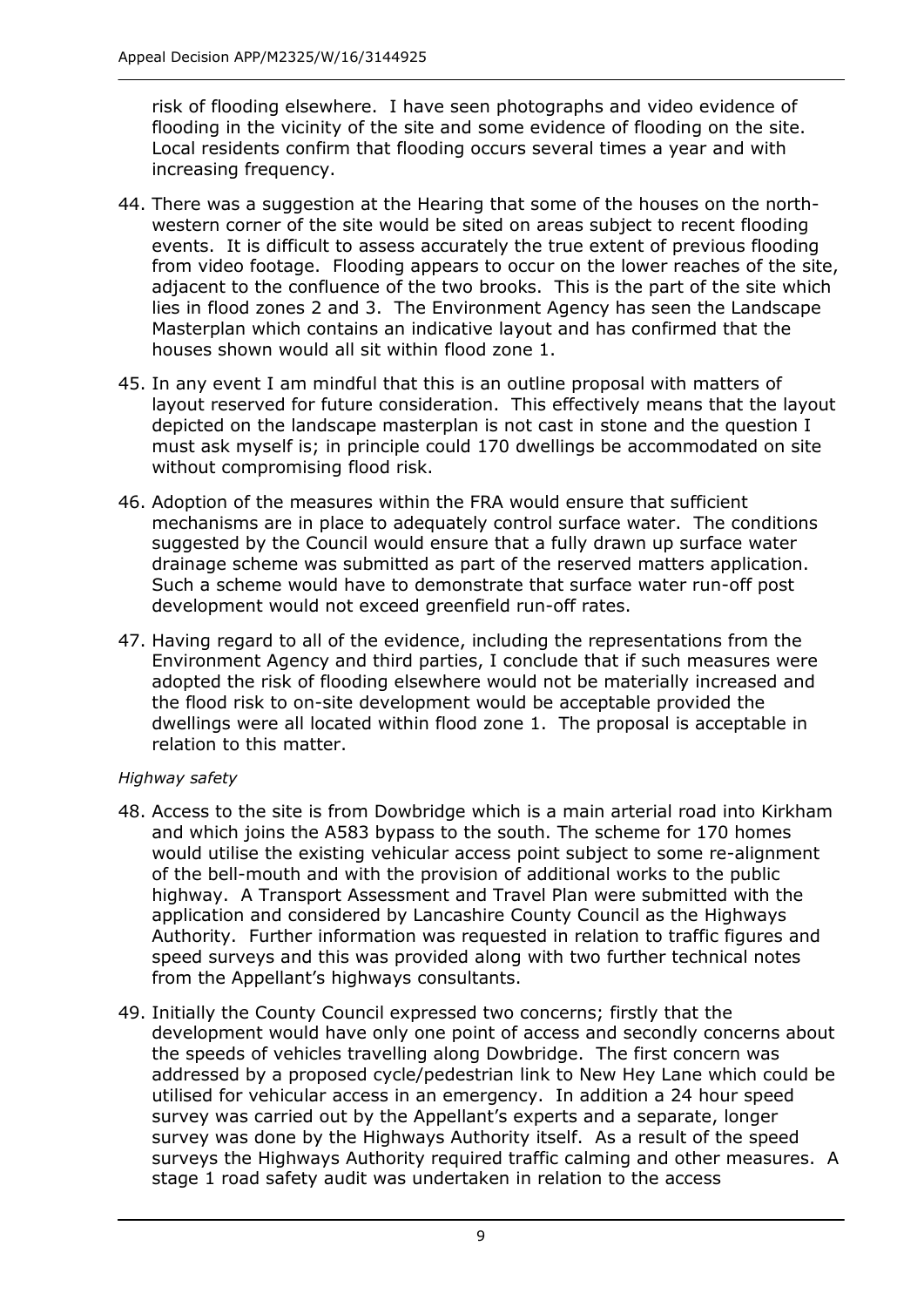improvement and traffic calming proposals which resulted in modifications to the original scheme.

- 50. The off-site highway improvements agreed by the Highways Authority and the Appellant would include traffic calming measures along Dowbridge, street lighting, advisory cycle lanes and a pedestrian refuge island as well as a renewal of existing road markings and a new give way triangle and slow markings. In addition the County Council requested the imposition of conditions on any grant of planning permission to require construction of the off-site highway works prior to certain points in the occupation of the housing scheme. A further condition would require a traffic speed review in the vicinity of the site access prior to occupation of the  $51<sup>st</sup>$  dwelling and in the event that 85<sup>th</sup> percentile speeds are greater than 30 miles per hour then a scheme of further works designed to reduce speeds on Dowbridge would be required to be implemented in accordance with an approved timetable $6$ .
- 51. In addition to the off-site works and suggested conditions, provision is made in the section 106 agreement for the payment of financial contributions towards pedestrian cycle improvements at the rail station; further speed measurement survey and a contribution towards travel plan support.
- 52. At the Hearing I heard evidence from Mr Lever on behalf of the Residents Action Group. Mr Lever has had substantial experience as a police officer attached to the traffic division and was responsible, amongst other things, for conducting road traffic investigations following serious accidents. Mr Lever has read the Appellant's traffic reports and raises a number of concerns about the accuracy of some of the data and questions some of the findings. It is clear that he has raised what he says are anomalies within the report with Lancashire County Council's Highways Engineer. Indeed the County Council's letter of the 16 May 2016 confirms that '*substantial further information relating to road safety was considered which was provided by a local resident (a retired police officer) as well as LCC's own analysis'.*
- 53. One of Mr Lever's prime concerns was in relation to traffic speeds. He points out that the 50 miles per hour speed limit ends just past New Hey Lane to the east of the access. This means that inward coming vehicles from the east must adjust their speeds to 30 miles per hour a short distance before the access to the development. In the other direction Mr Lever points out that Dowbridge is on a hill and has a wide carriageway such that vehicles travelling out of Kirkham down the hill are more likely to exceed the speed limits given the forward visibility available and the width and nature of the carriageway.
- 54. Mr Lever raises valid and pertinent concerns in relation to speed. However it is clear that these concerns were before the County Council's highways engineer when he considered the scheme. Objections were only removed once additional information was obtained with regard to current speeds on the road and proposals were in place to assist traffic calming. Mr Lever criticised the Appellant's survey since it was conducted on only one day and at a time when Brookside Cottage had parked vehicles outside which may have caused vehicles to pass by with more caution. However the judgment reached by the County Council Highway's Engineer was having regard to all of the information

j <sup>6</sup> I note that conditions in the same terms are to be imposed on the planning permission for the 95 dwelling scheme.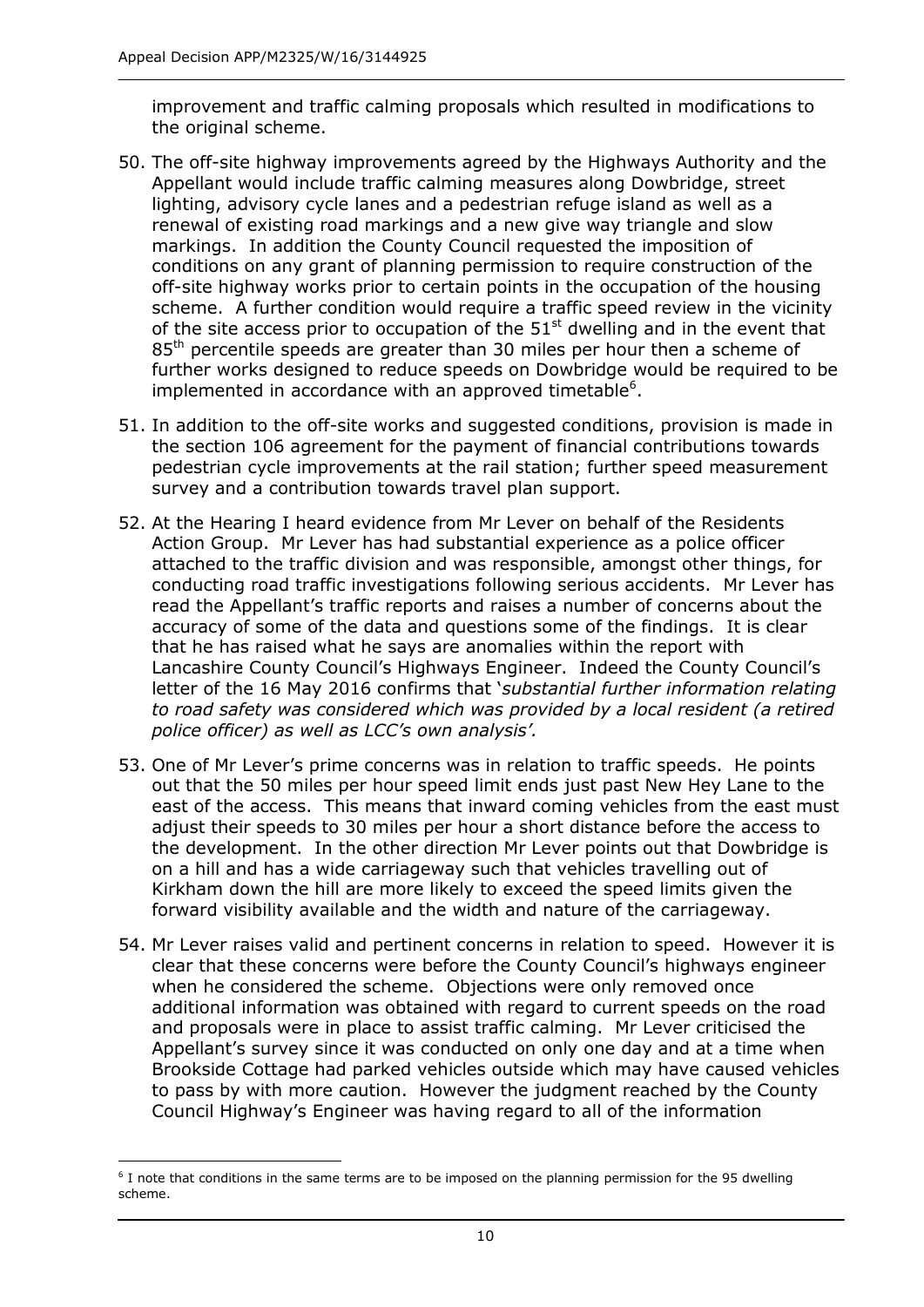including the Council's own speed surveys taken over a longer period. There is nothing to persuade me that the Council's own data was flawed.

- 55. Mr Lever pointed to a history of road traffic accidents on Dowbridge including a fatal accident in 1992, an accident at Dow Bridge in 2006 and two incidents in 2014 when the bridge was struck on separate occasions. Some of these accidents, if not all, would have occurred outside the period for which the personal injury data was obtained. Mr Lever further explained that there has been a high incidence of personal injury accidents on the road in the last two years. The Transport Assessment relied upon accident data from 1 January 2009 and 31 August 2014. The database for that period did not reveal any accidents on the vicinity of the site access. There were six accidents at the junction of Dowbridge with the Kirkham Bypass further to the east.
- 56. The response of the Highways Authority confirms that the personal injury accident data covered the most recently available 5 year period and that the data did not point to any particular accident pattern which would be a cause for concern. Mr Lever presented a series of photographs depicting the aftermath of accidents in 2014, 2015 and 2016. The notations indicate five accidents along the length of Dowbridge including one at the bus stop. It is not known if the accidents in the photographs resulted in personal injuries. The accidents appear to be at different points in the road and do not appear to exhibit any particular pattern.
- 57. Mr Lever also raised concerns in relation to an increase in vehicles making left turning manoeuvres from the A583/Blackpool Road into Dowbridge as it travels into Kirkham. The Transport Assessment considered this junction as it was forecast to experience in the region of a 30+ increase in vehicles as a result of the development<sup>7</sup>. It records 6 accidents over five years at this junction; five slight and one serious. The assessment records high levels of traffic passing through the junction in the AM and PM peak hours of which a small proportion make the left hand turn off the bypass into Dowbridge $8$ . The junction is forecast to operate within capacity with the development in place and with forecast traffic growth at years 2019 and 2024 in both the AM and PM peak hours. Lancashire County Council's Highway's Engineer raised no concerns about the operation of this junction. There is no substantive evidence before me to cause me to question that judgment.
- 58. Finally concerns were raised about the location of the bus stop. The existing bus stop for eastbound services is located immediately adjacent to the site access. The Access Improvements plan notes the position of the existing bus stop and confirms that it is to be repositioned as part of the detailed design. The Stage 1 Road Safety Audit concluded that the new location would have to be included within the Stage 2 Audit to ensure that the new location does not present safety problems.
- 59. The Highway's Authority confirmed that the bus stop may need to be re-located slightly to the west but was satisfied that such a matter could be considered and implemented as part of the highway improvements. Having carefully considered the current alignment of the highway and the access proposals there is no reason to suggest that the bus stop could not be safely re-located. This would then have to be subject to a stage 2 road safety audit.

j  $<sup>7</sup>$  Transport Assessment § 1.8.</sup>

Appendix D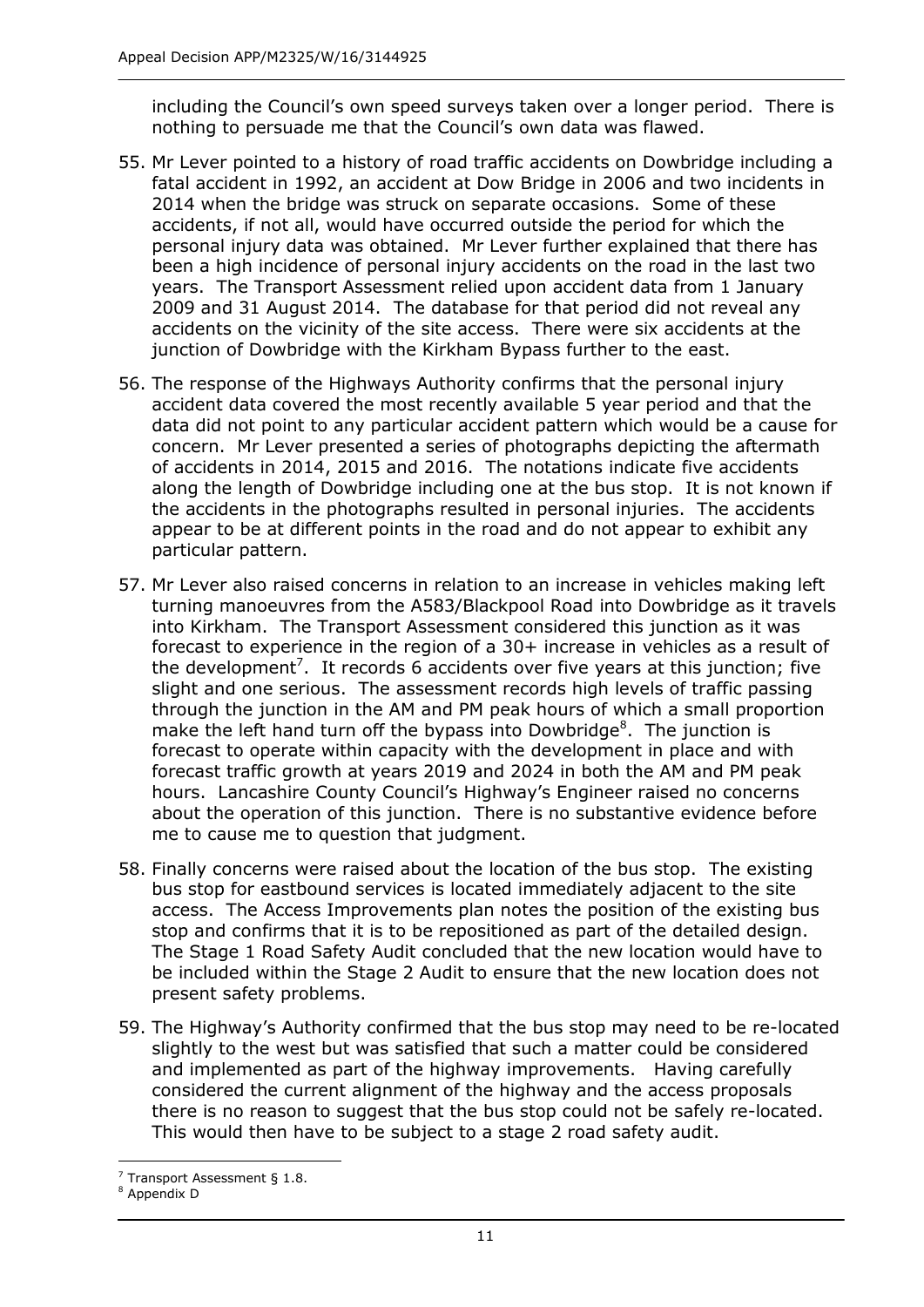- 60. The proposals have been subject to a road safety audit and two separate traffic speeds surveys have been undertaken. A series of traffic calming measures are required in the event that the development proceeds and these would be supported by conditions requiring further speed surveys and additional works if necessary. Having regard to all of the above I am satisfied that, subject to the measures proposed being adopted the appeal scheme would not compromise highway safety in the vicinity of the site and along Dowbridge. I have come to this view independently of any assessment as to the fallback position in terms of the traffic generation associated with either the current use or the likely traffic generation associated with the 95 dwelling scheme.
- 61. In terms of highway safety considerations I conclude that the proposal would not materially compromise the safety of pedestrians and other road users. As such it is acceptable in relation to this matter.

## **Other matters**

- 62. I now turn to consider other objections raised by local residents and others. Concerns were expressed about possible trespassers from the linear park through the rear gardens of existing houses which would provide a more direct route into town. I accept that the route from some of the dwellings proposed into town would be somewhat circuitous but I do not consider that the idea of scrambling across the brook and its embankment into private gardens would prove to be a more attractive alternative. The risk of criminal behaviour is present in all schemes and I note that the Local Constabulary has confirmed that it would be content provided secured by design principles are followed. Again this is an issue which would properly be addressed at reserved matters stage.
- 63. Some local residents of St Michael's Road expressed concern about the effect of the new housing on their privacy. However the existing dwellings generally sit at a higher level than the appeal site and the existing brook and proposed linear park would ensure that the new housing was sufficiently set back so as not to materially harm the privacy of existing occupiers.
- 64. Local residents have also questioned the accessibility credentials of the site in terms of its relationship with the town. I agree that the walk into Kirkham from the site would be at least 15 minutes and would involve the uphill climb along Dowbridge. However the site is on the settlement edge approximately 1 kilometre from the town centre which has a range of facilities. In addition there would be ready access to a bus stop on the main road and on a bus route with regular bus services Preston and Blackpool via Kirkham and Poulton and Preston. Local primary and secondary schools are situated less than one mile away from the site. Having regard to all of these factors I conclude that the site performs well in terms of accessibility considerations.
- 65. The appeal site is not designated for nature conservation purposes. The Ribble and Alt Estuaries Special Protection Area (SPA), the Ramsar site and the Ribble Estuary Site of Special Scientific Interest (SSSI) are located more than 4 kilometres south of the site. Ecology surveys were carried out and confirmed that the site has a low potential for use by specially protected species, with the exception of wintering birds and foraging bats.
- 66. A shadow habitats regulation assessment was undertaken by the Appellant including a wintering bird survey. The assessment concluded that development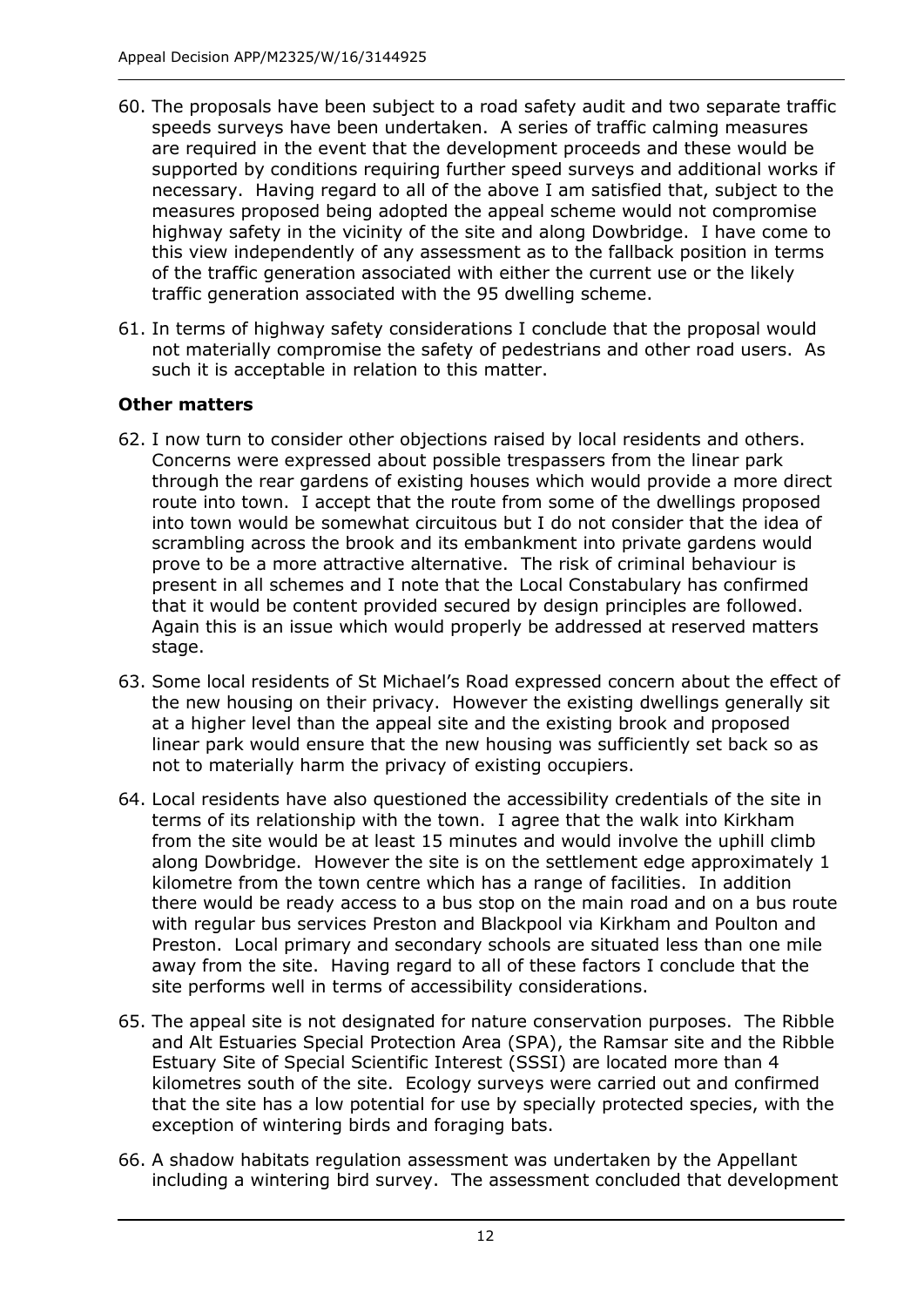on the site would not result in any likely significant effects when considered on its own. When considered in combination with other developments or cumulatively the same conclusion was arrived at. These conclusions were accepted by Natural England and by the Greater Manchester Ecology Unit. Any grant of planning permission could include a series of conditions to protect wildlife and biodiversity interests. I have no reason to demur from these conclusions.

67. Objections have also been made on the basis that the local schools are full. However the County Council as Education Authority has assessed a requirement for financial contributions towards both primary and secondary school provision. These payments are secured in the section 106 agreement and would address any additional demands placed upon local schools.

#### **Other material considerations**

#### *The Five Year Housing Land Supply*

- 68. The National Planning Policy Framework (the Framework) is a material consideration of significant weight. It seeks to boost significantly the supply of housing and requires local authorities to identify and update annually a supply of specific deliverable sites sufficient to provide five years' worth of housing (the 5YHLS). Paragraph 49 confirms that housing applications should be considered in the context of the presumption in favour of sustainable development.
- 69. The Council's Five Year Housing Supply Statement has a base date of 31 March 2016 and reveals that the Council has a deliverable supply of 4.8 years. This is based upon an accepted annual requirement for 370 new dwellings with the accrued shortfall of housing being distributed over the next 5 years of the plan in accordance with the recognised Sedgefield approach. As a result the Council has conceded that it does not currently have a 5YHLS which means that relevant policies for the supply of housing will not be considered up-to-date.
- 70. At the Hearing and in its post-hearing letter the Dowbridge Residents' Group raised concerns about the 5 YHLS position advanced by the Council and agreed by the Appellant. It was asserted that the revised 5 YHLS figure put forward at another appeal had misrepresented the Council's true position<sup>9</sup> on the basis that the Council had resolved at its committee meeting of 15 June 2016 to adopt a different method of distribution for the shortfall. However the Council confirms that this appeal had already been recovered by the Secretary of State for his own determination in February 2016 because of a Neighbourhood Plan.
- 71. On 15 June 2016 the Council's Development Management Committee considered the publication version of the Local Plan. That report contained a resolution to the effect that the policies in the housing chapter of the emerging local plan should be approved for immediate use. The text to those supporting policies contains a reference to the method of addressing the accrued housing shortfall over the plan period. The Council points out that the resolution referred to policies only and as such it does not address or affect the existing methodology used to deal with the shortfall. The issue as to how the accrued shortfall should be distributed (whether it is in the first five years or over the

-

<sup>9</sup> APP/M2325/W/15/3004502 and 3141398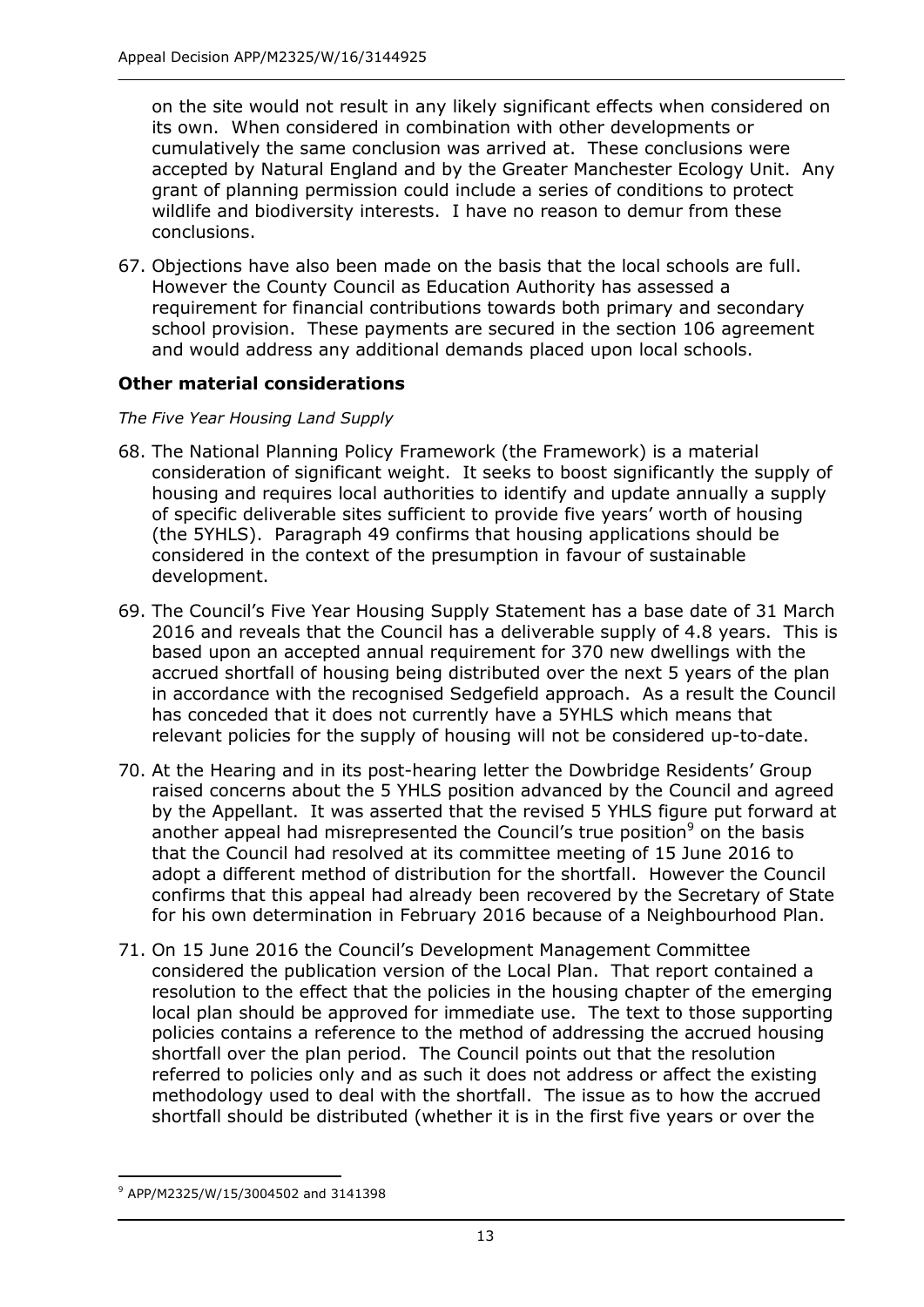rest of the remaining plan period) is a matter for the Inspector conducting the examination into the Local Plan.

- 72. It would appear that some confusion has arisen in the minds of local residents and others with regard to a possible change in approach in distributing the shortfall which would change the 5 YHLS figures. However the Council's position is clearly established. It was further set out in the position statement put before the Development Management Committee of 7 September 2016. It is also clear that the Council Officers have acted entirely properly in relation to this matter and that the Council has taken a pragmatic decision to continue using the Sedgefield method of distribution until such time as greater weight can be attached to its Local Plan. It follows that I agree that the Council does not have a 5 YHLS at the present time and for the purposes of this appeal only.
- 73. It is common ground that policies SP1 and SP2 are policies concerned with the supply of housing and the Framework directs that they should not be considered up to date in circumstances where the Council does not have a 5 YHLS. The Council further accepts that the LP was drawn up to direct development up to the period ending in 2006 and in that regard policies relating to the settlement boundaries are out of date.

## *Benefits*

- 74. The Appellant contends that the proposal would involve a series of benefits which weigh in favour of the grant of planning permission. The SCG records the Council's agreement that the development would provide employment opportunities in the construction industry and would contribute to additional spending in the locality. It would also make a contribution towards meeting the housing shortfall and to the provision of affordable homes when there is a shortfall of 1007 affordable units across the Borough. I am mindful that the 95 dwelling scheme will bring forward the same benefits to a lesser degree. Essentially the benefits under consideration are those which would accrue as a result of the additional 75 homes on the northern fields.
- 75. The Appellant asserts that the traffic improvement measures would bring benefits to existing residents. However the improvements are necessary to make the development acceptable in planning terms and I am not convinced that they would bring wider benefits. Similarly there is no evidence to suggest that the pig farm is injurious to existing residential users given the separation distances involved. The provision of public open space on the site would form part of any reserved matters proposal in accordance with policy requirements. These are not matters which weigh in favour of the proposal.

## *Section 106 matters*

76. The section 106 agreement secures a series of covenants in relation to the payment of contributions for primary school provision, secondary school provision, a travel plan and cycle contribution, a speed measurement contribution, sustainable transport contribution and the provision of on-site affordable housing. The Council has provided a statement setting out justification for each of the contributions sought in accordance with the policy tests set out in the Framework and the statutory test in regulation 122 of the Community Infrastructure Levy (CIL) Regulations 2010. The Appellant raises no objections to any of the contributions sought.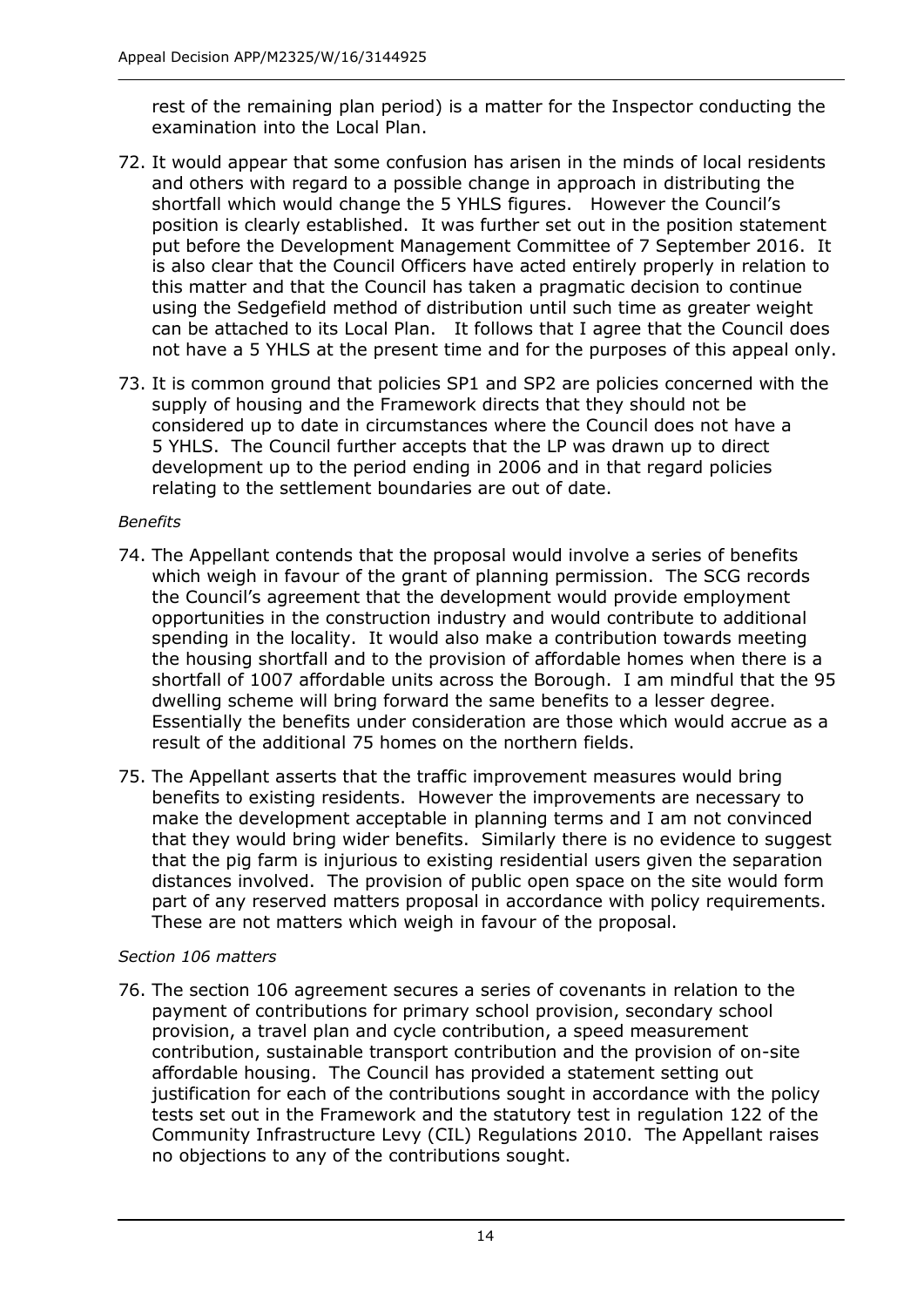77. Overall I am satisfied that the obligations in the agreement meet the tests in CIL regulation 122 and paragraph 204 of the Framework. The Council also gave evidence at the Hearing as to the number of pooled contributions in relation to the above contributions. The Council has not received five or more contributions in any of the instances and I am satisfied that none of the financial contributions fall foul of the pooling restrictions in regulation 123 CIL regulations. As such those contributions which meet the statutory and policy tests can be taken into account

## **Overall Conclusions**

#### *Paragraph 14 of the Framework*

- 78. The duty in section 38(6) of The Planning and Compulsory Purchase Act 2000 enshrines in statute the primacy of the development plan. As an essential component of the 'plan-led' system, it is also reiterated in the Framework $^{10}$ . The Framework is of course a material consideration to which substantial weight should be attached.
- 79. Paragraph 14 recites the presumption in favour of sustainable development and sets out what it means for decision-taking. Paragraph 49 advises that housing applications should be considered in the context of the presumption in favour of sustainable development but that relevant policies for the supply of housing should not be considered up-to-date if the Council cannot demonstrate a 5 YHLS. I have concluded that relevant policies of the development plan are outof-date by virtue of the lack of a 5 YHLS and the weight to be given to such policy conflict is reduced.
- 80. Paragraph 14 contains two alternative limbs in relation to decision-taking. The first limb requires a balance to be undertaken whereby permission should be granted unless the adverse impacts significantly and demonstrably outweigh the benefits when assessed against the policies in the Framework as a whole. The second limb indicates that the presumption should not be applied if specific policies indicate development should be restricted. It is agreed that that is not the case here, so I shall go back to conduct the balance in the first limb.
- 81. The proposal would be contrary to LP policies SP1 and SP2 in that it would be in the open countryside and outside a settlement boundary. It would also result in the loss of best and most versatile agricultural land and there would be a modest erosion of landscape character, a moderate amount of visual amount and moderate harm to the setting of Kirkham. As a consequence of these matters I conclude that the proposal is contrary to the development plan when viewed as a whole. However relevant policies for the supply of housing are out of date and the weight which I attribute to the contravention of policies SP1 and SP2 is significantly reduced.
- 82. There is a serious and significant shortfall in the housing supply and more particularly a substantial need for affordable homes. The homes would be located in an accessible location and would bring economic activity and other benefits in terms of construction work.
- 83. The balancing exercise to be carried out in the first limb of paragraph 14 is not a straight balance; it is often referred to as a tilted balance because planning permission must be granted unless the adverse impact of the development

-

<sup>10</sup> §§11, 12, 196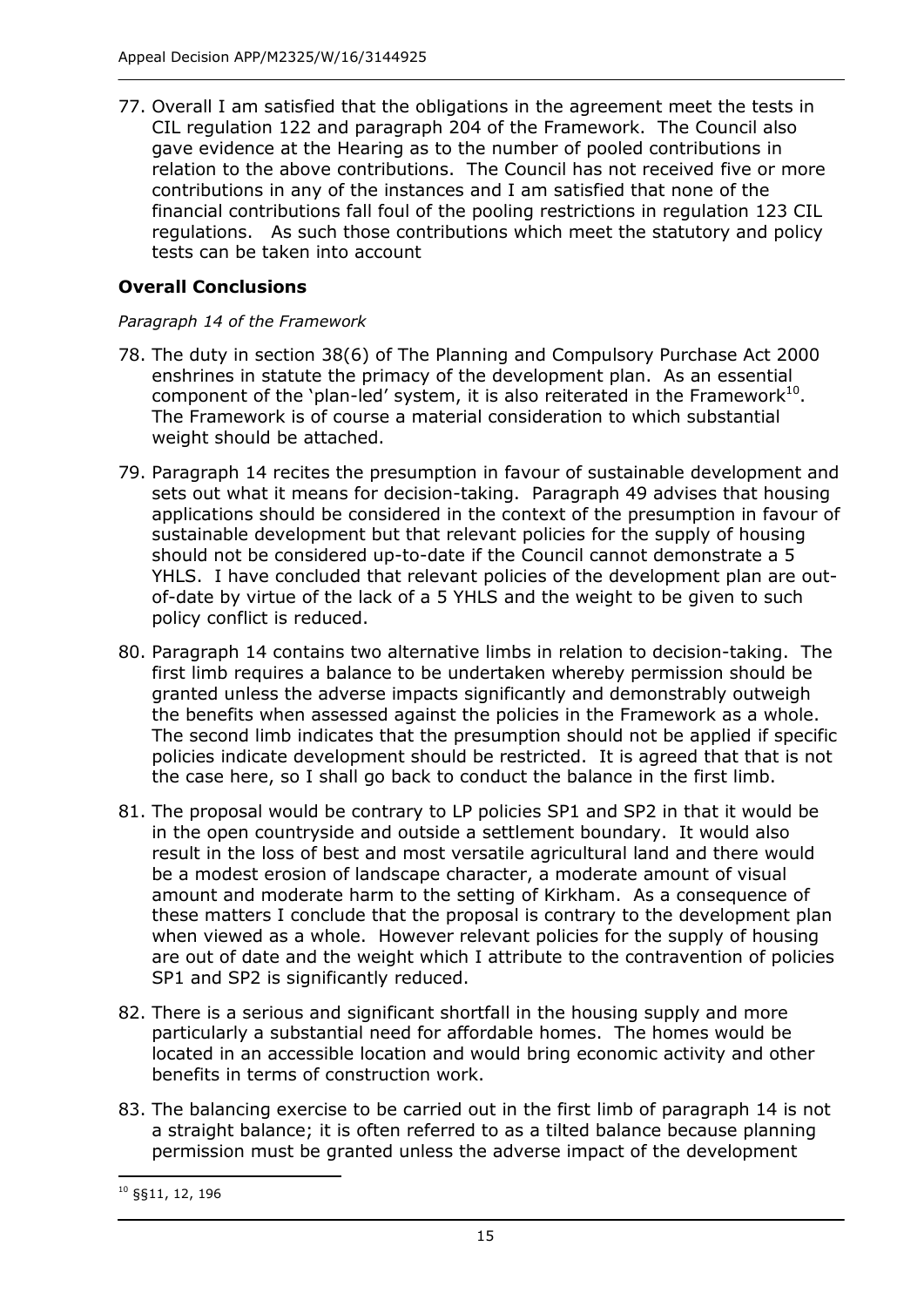*significantly and demonstrably* outweighs the benefits. In this case I am satisfied that the adverse impacts which I have identified do not significantly and demonstrably outweigh the benefits. As such the appeal succeeds and outline planning permission shall be granted.

## **Conditions**

- 84. The Council suggested a set of conditions which were discussed at the Hearing. I also put forward some additional conditions for consideration by the main parties. I have considered all of the conditions in light of the advice within the Planning Policy Guidance and I have made some revisions in the interests of enforceability and precision. The numbers in brackets relate to the suggested conditions in the Council's list. I have also amended some of the suggested conditions in the terms discussed at the Hearing. In the interests of good planning it is necessary to impose conditions setting out time limits for development and to require submission of reserved matters and to relate development to the submitted plans (1, 2 and 3). The development is to be constructed in phases and details of the proposed phasing of the development is required (28).
- 85. The Council suggested a condition requiring development to be substantially in accordance with the illustrative masterplan and parameters plan and I agree that this is reasonable in order to achieve a satisfactory development (4). I have deleted the reference to a linear park and community green since these details are contained within the plans and are required in any event by condition 4 which I have imposed. At the Hearing I suggested additional conditions in relation to requirements for finished floor levels and to require details of boundary treatments. These were accepted by the parties.
- 86. It is necessary to secure construction of the site access, emergency access and off-site highway works (5) and to secure a timetable for implementation of the on-site and off-site works (6). I have already discussed the conditions necessary to secure a traffic speed review and further works (7) and a condition is required to secure implementation of a Travel Plan in relation to each phase of development (8). It is also necessary to control activities during the construction and demolition period and to restrict the hours of working (9 and 24).
- 87. A hedgerow retention scheme is necessary (11) as are conditions necessary to protect sensitive habitats, provide bird nesting and bat roosting opportunities and to prevent the spread of Himalayan Balsam (13, 14, 15, 16 and 17). It is also necessary to require an ecological management plan (18). I have already set out the need to carry out development in accordance with the FRA and to control surface water drainage (19, 20 and 22). Suggested conditions 21 and 22 are incorporated into condition 20 as was agreed. I have imposed the condition requiring a programme of archaeological recording and analysis but I have simplified the condition (23). The Geo-Environmental Assessment recommended the deposit of clean sub-soil and I have imposed the suggested condition relating to this (25). Similarly reinforced floor slabs are required to address gas movement issues (26).
- 88. I have incorporated suggested condition (27) into the phasing condition. I do not consider that condition (29) is necessary given that landscaping is a reserved matter. Three additional conditions were also discussed at the Hearing; conditions securing the provision of internal access roads and foul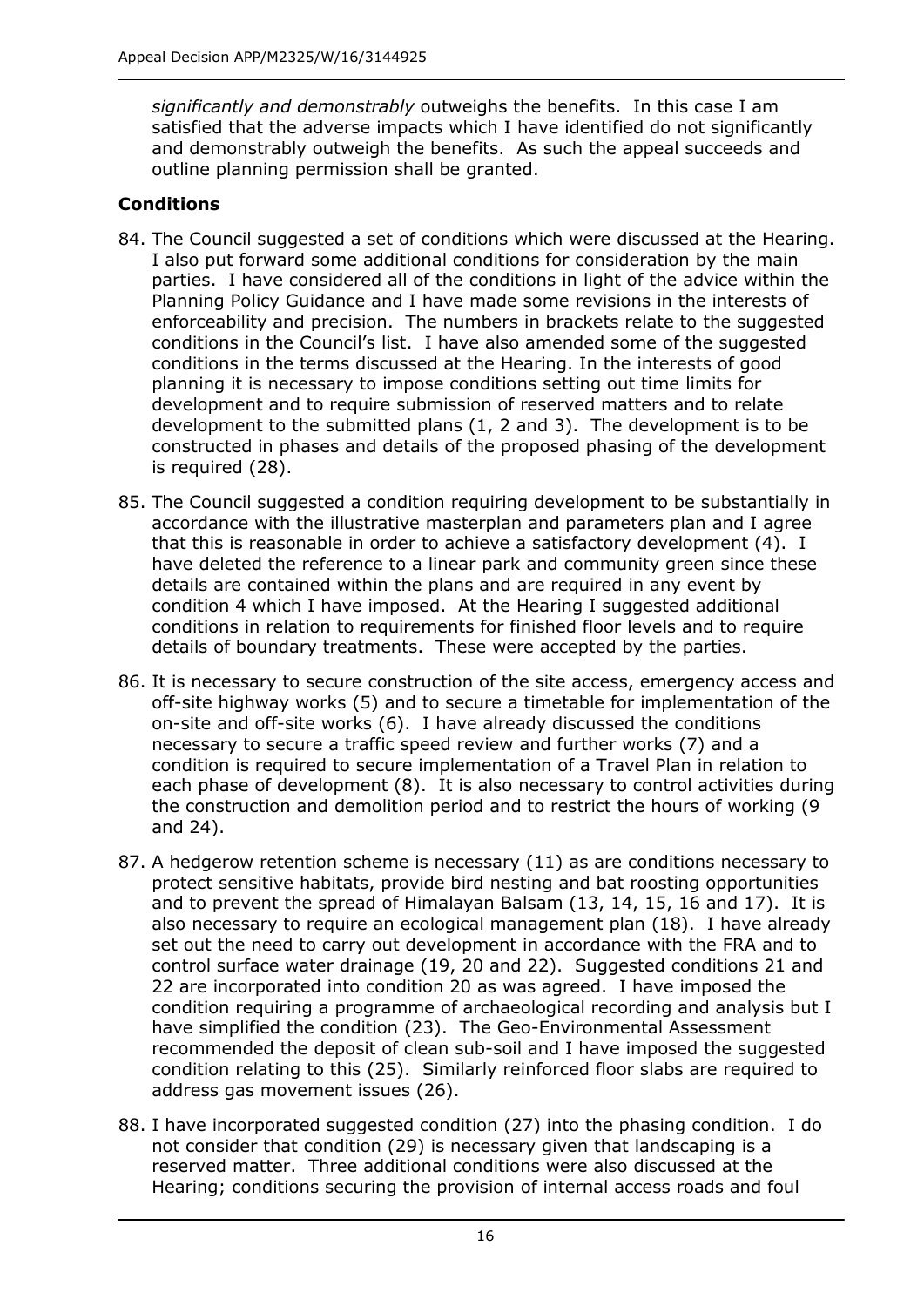drainage arrangements were also considered necessary. Suggested condition (10) was withdrawn.

*Karen L Ridge*

INSPECTOR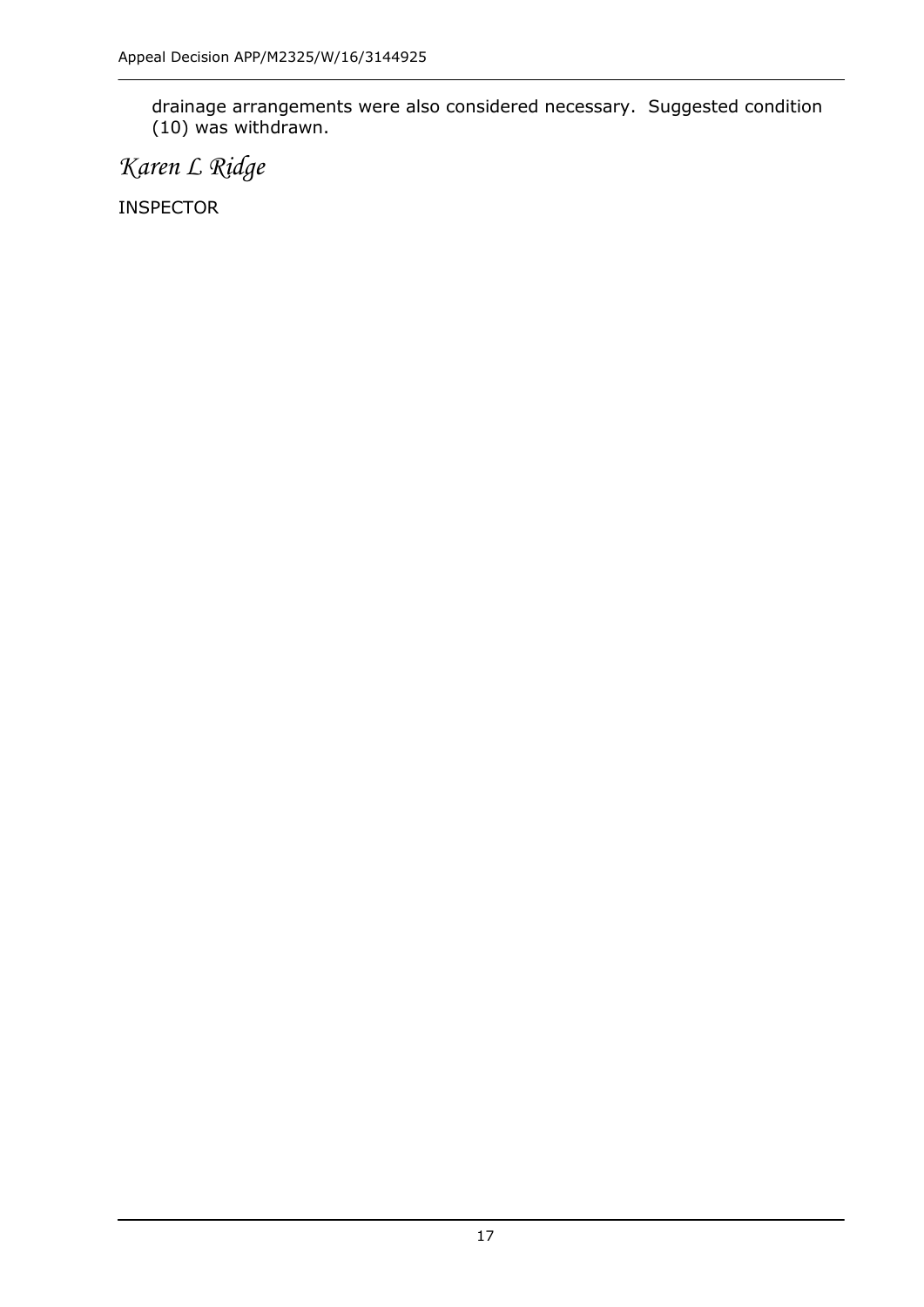Mr Neil Lever **Local resident** Councillor Oades Local Councillor Mr Neil Donnelly **Local resident** 

## **APPEARANCES**

FOR THE APPELLANT:

| Mr Matthew Symons<br><b>BA MPlan MRTPI</b>                                         | Planning Manager, Hollins Strategic Land                                               |
|------------------------------------------------------------------------------------|----------------------------------------------------------------------------------------|
| Miss Catherine Mitchell<br>BA(Hons) MPhilLD CMLI                                   | Landscape Architect, Technical Director, SLR<br>Consulting                             |
| Mr Ian Ponter                                                                      | Of Counsel                                                                             |
| FOR THE LOCAL PLANNING AUTHORITY:                                                  |                                                                                        |
| Mr Kieran Birch                                                                    | Senior Development Officer, Fylde Borough<br>Council                                   |
| Mrs Joanne Folland<br>BA(Hons) CMLI                                                | Senior Associate Landscape Architect, Randall<br>Thorp                                 |
| Mr Eddie Graves                                                                    | Principal Planning Policy Officer, Fylde Borough<br>Council                            |
| <b>INTERESTED PERSONS:</b>                                                         |                                                                                        |
| Mr Adrian Long<br>Mrs Susan Long<br>Mr Ian Scott<br>Mr Charles Fox<br>Mrs Donnelly | Local resident<br>Local resident<br>Local resident<br>Local resident<br>Local resident |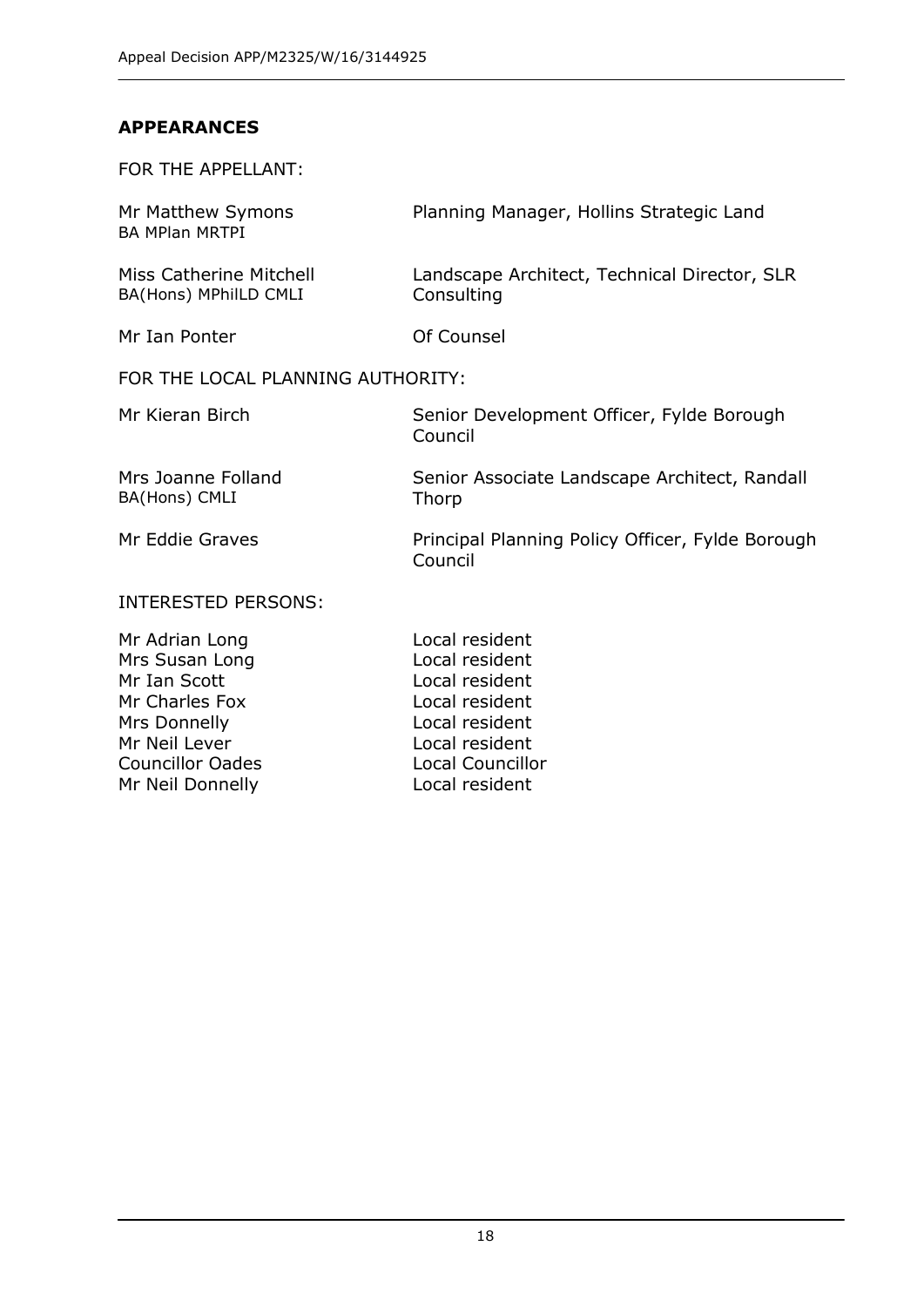## DOCUMENTS SUBMITTED AT THE HEARING

- 1 Appellant's list of appearances.
- 2 Extracts from Fylde Local Plan, submitted by the Council at the request of the Inspector.
- 3 Letter of notification of the hearing and list of those notified, submitted by the Council.
- 4 Committee report on Kirkham Public Realm Improvements: Phase 5 submitted by the Council.
- 5 Forest of Dean District Council v SSCLG and Gladman Developments Limited [2016] EWHC 2429 (Admin), submitted by the Appellant.
- 6 Statement of Mr Adrian Long.
- 7 Statement of Mrs Sue Long.
- 8 Minutes of Development Management Committee meeting on 15 June 2016, submitted by the Council.
- 9 Letter Bryning-with-Warton Parish Council to the Inspectorate dated 11 August 2016.
- 10 Note from Mr Michael Eccles, local resident.
- 11 Statement from Mrs Hadia Donnelly.
- 12 Executed unilateral undertaking dated 23 November 2016, various parties, submitted by the Appellant.
- 13 Office copy entries of the title to the appeal site, submitted by the Appellant.
- 14 Letter Environment Agency to the Council dated 22 October 2015, submitted by the Council at the request of the Inspector.
- 15 Slides from powerpoint presentation 'Flood Risk at Brook Farm, Dowbridge' submitted by Mr Ian Scott.
- 16 Environment Agency letter to Council dated 28 September 2015.
- 17 Environment Agency letter to Council dated 11 May 2016.
- 18 Letter Lancashire County Council to the Council dated 29 February 2016, submitted by the Council.
- 19 Letter Lancashire County Council to the Council dated 16 May 2016, submitted by the Council.
- 20 Statement of Neil Donnelly.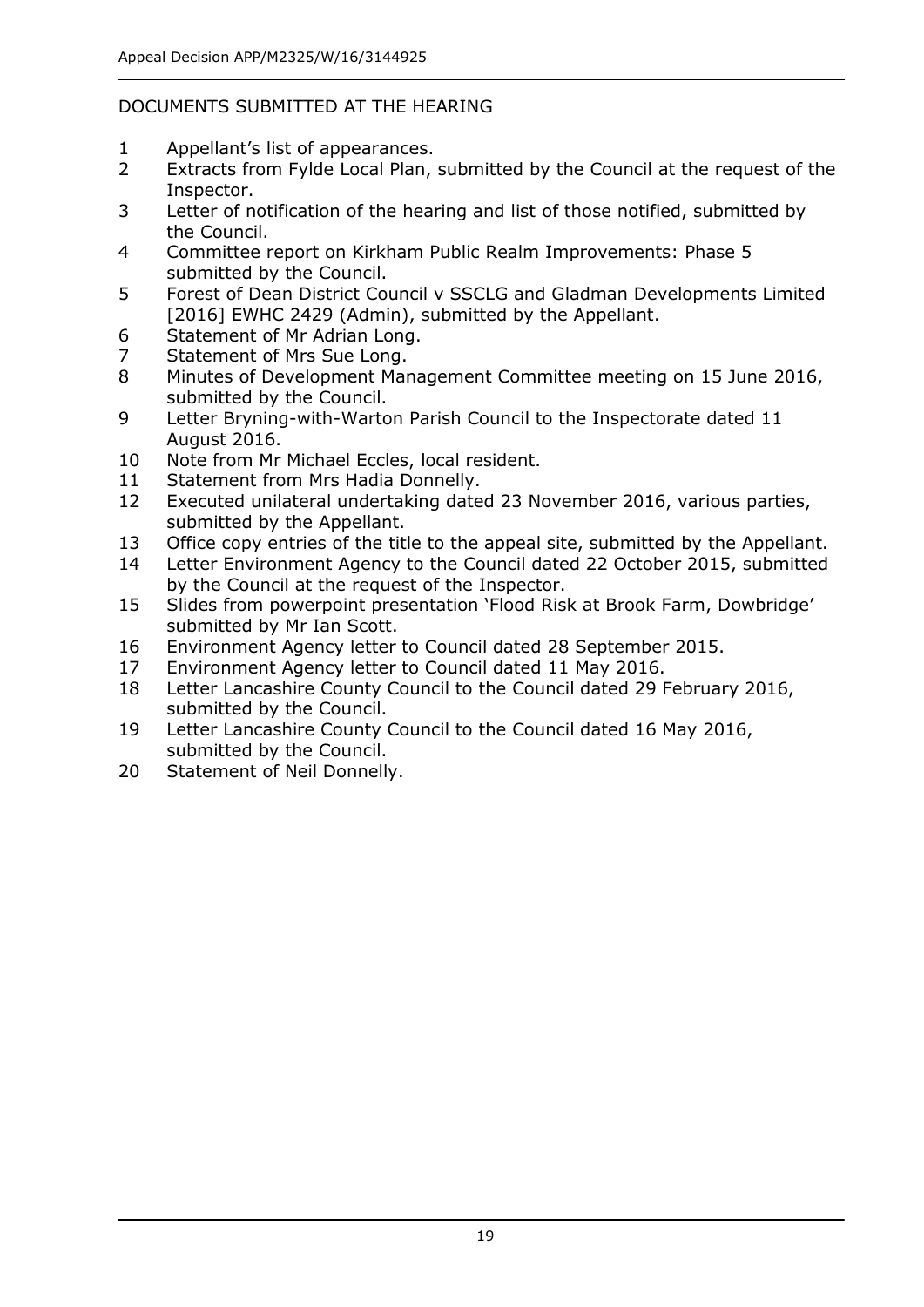CONDITIONS ATTACHED TO THE GRANT OF OUTLINE PLANNING PERMISSION

- 1) The development hereby permitted is for no more than 170 dwellings. The development shall be carried out in accordance with the following plans, unless otherwise varied by the conditions set out:
	- Proposed site location plan (0-)A001
	- Proposed access improvement and traffic calming general arrangement plan SK21452-002 revision E
	- Proposed cycle land provision B5259 plan SK21452-007 revision A.
- 2) Details of the appearance, landscaping, layout and scale (hereinafter called 'the reserved matters') shall be submitted to and approved in writing by the Local Planning Authority before any development commences and the development shall be carried out as approved.
- 3) Application for approval of the reserved matters shall be made to the Local Planning Authority not later than three years from the date of this permission and the development must commence not later than either:
	- The expiration of five years from the date of this permission, or
	- The expiration of two years from the final approval of the reserved matters, or in the case of approval on different dates, the final approval of the last such matter approved.
- 4) The Reserved Matters layout submission shall include a plan/strategy for the development of the whole site in phases, including the provision of public open space, landscaping and woodland planting, children's play area and the infrastructure associated with the development (including internal access roads) within each phase of the construction of the approved dwellings. The development shall thereafter only be carried out in accordance with the approved phasing plan/strategy unless any variation to the approved plan/strategy is first approved in writing by the Local Planning Authority.
- 5) The details submitted as part of the Reserved Matters application shall be substantially in accordance with the illustrative Landscape Masterplan drawing 1956\_02 Revision K and the Parameters Plan reference PAR001.
- 6) The Reserved Matters submission in relation to layout on each phase shall include details of existing and proposed site levels throughout the phase and finished floor levels of all dwellings on that phase which shall be defined relative to a datum or datum points the location of which has been previously agreed by the Local Planning Authority. The development shall thereafter only be carried out in accordance with the approved levels.
- 7) The Reserved Matters submission in relation to appearance on each phase shall include details of all boundary treatment to be carried out on all the perimeter boundaries on that phase and details of any boundary enclosures to be erected or grown within that phase. The approved details of perimeter boundary treatment shall thereafter be carried out and completed within each phase of development prior to any dwelling within that phase being first occupied and the boundary treatment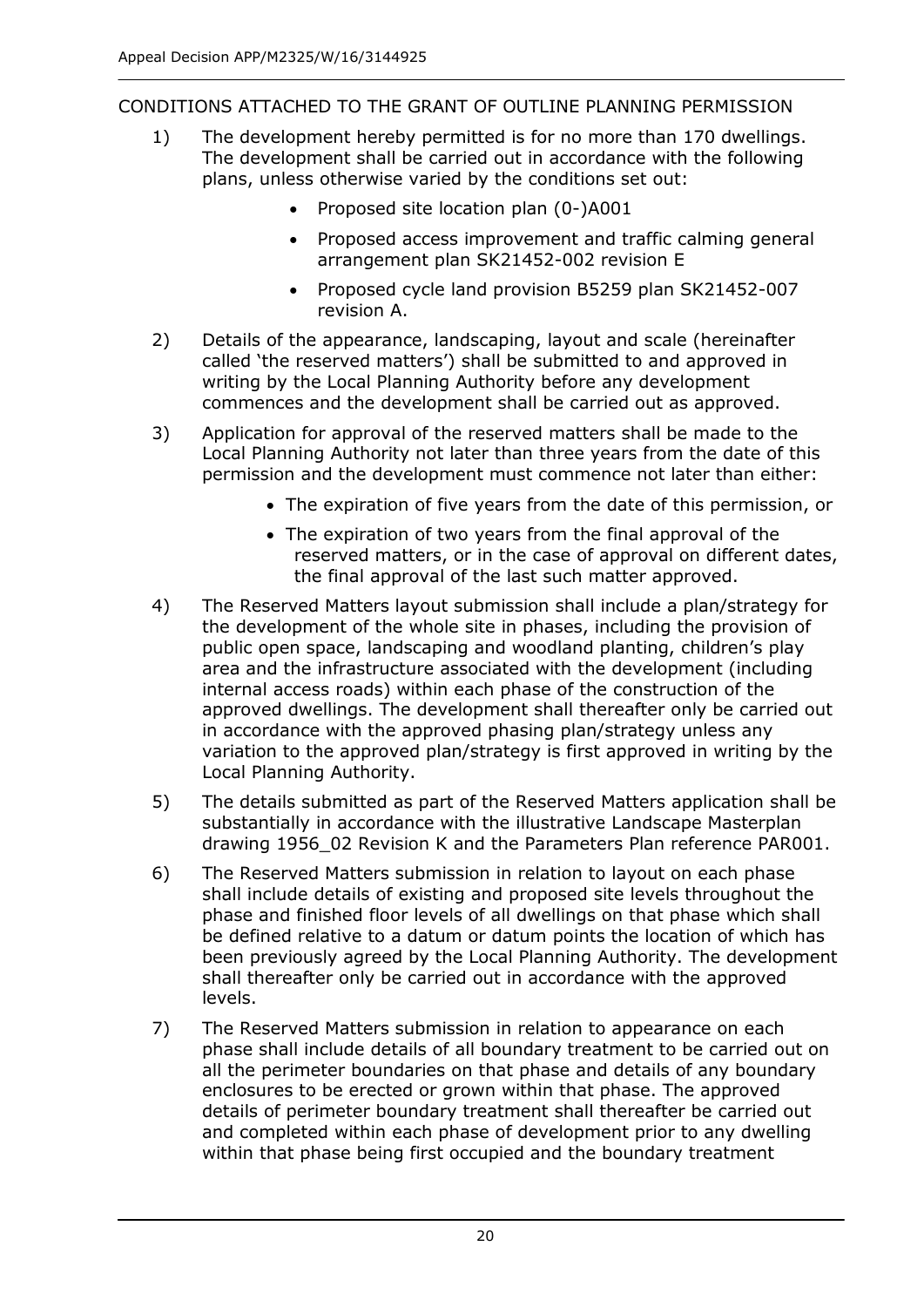relating to individual plots shall be carried out and completed on each respective plot prior to its first occupation.

- 8) No part of the development hereby approved shall commence until a scheme for the construction of the site access, emergency access and the off-site highway improvements have been submitted to and approved in writing by the Local Planning Authority. The off-site highway improvements shall include details of:
	- Site access junction and associated highway works shown on drawing SK21452-002 Revision E subject to detailed design and including the following:
		- i. Site access junction
		- ii. Traffic calming/gateway measures
		- iii. Upgraded bus stop provision to quality bus standard
		- iv. Street lighting
		- v. Review of and implementation of changes to Traffic Regulation Order(s)
		- vi. Construction detail to adoptable standard
	- Highway works to the wider area as shown in drawing SK21452- 007 Revision A to be implemented upon completion of 25 dwellings or 18 months from the commencement of development whichever is the sooner, and comprising:
		- i. advisory cycle lanes;
		- ii. gateway measures; and
		- iii. a pedestrian refuge island.
	- White lining renewal/update scheme at A583 Kirkham Bypass/B5192 Dowbridge comprising:
		- i. renewal of existing road markings; and
		- ii. review and update to include new give way triangle and slow markings and additional hatching to eastern give way.

Development shall be carried out in accordance with the approved scheme.

9) Prior to the first occupation of the first dwelling on any part of the development the access works shown on drawing SK21452-002 Revision E shall be constructed in accordance with the details approved. No more than 25 dwellings on the site shall be occupied until such time as the offsite highway improvement works referred to in condition 8 have been constructed in accordance with the approved details. The emergency access shall be provided prior to occupation of the 95<sup>th</sup> dwelling on the site in accordance with details which have been submitted to and approved in writing by the Local Planning Authority.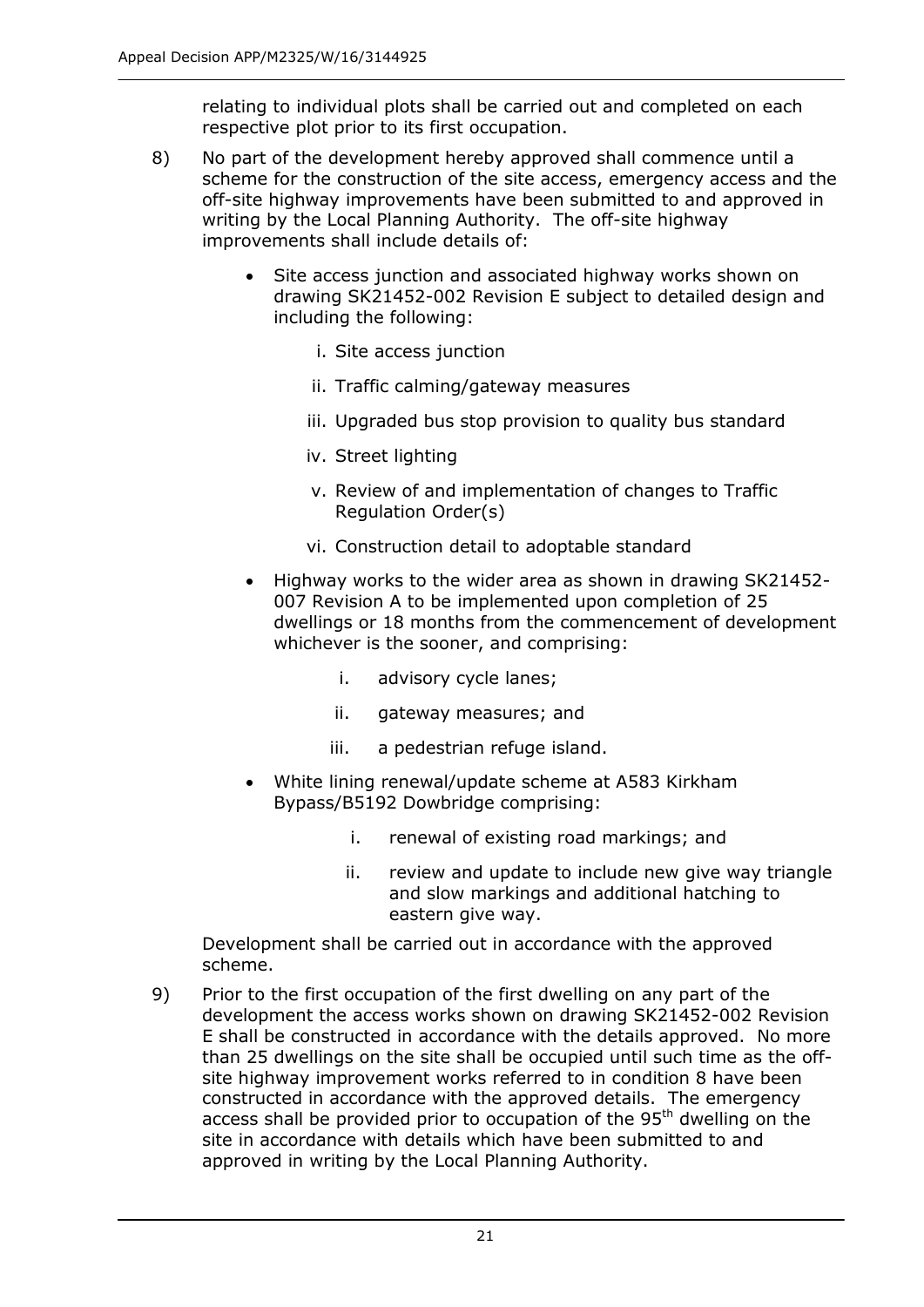- 10) No more than 51 dwellings on the development hereby permitted shall be occupied until the developer has carried out a traffic speed review in the vicinity of the site access in accordance with details approved by the Local Planning Authority. The results of the review shall be provided to the Local Planning Authority and should the review indicate that the 85<sup>th</sup> percentile speeds are greater than 30 miles per hour in either direction then a scheme of further works designed to reduce speeds on Dowbridge shall be submitted to the Local Planning Authority for written approval together with a timescale to be approved as part of that submission. In the event that further works are required no more than 51 dwellings shall be occupied until such time as the timetable for implementation of the works has been approved in writing by the Local Planning Authority.
- 11) Prior to the first occupation of any dwelling within a particular phase, a Travel Plan in relation to that phase shall be submitted to and approved in writing by the Local Planning Authority. The Travel Plan shall provide a framework for the phase and consider measures for encouraging sustainable modes of transport based on the number of residential units created within that phase. Development shall be carried out in accordance with the approved details.
- 12) Prior to the commencement of any demolition, construction or remediation on each phase a scheme in the form of a Construction Environmental Management Plan (CEMP) in relation to that phase shall be submitted to, and approved in writing by, the Local Planning Authority. Such a plan shall include details of the following:-
	- the parking of vehicles of site operatives and visitors;
	- the loading and unloading of plant and materials;
	- storage of plant and materials used in constructing the development;
	- the erection and maintenance of security hoarding, including decorative displays and facilities for public viewing;
	- wheel washing facilities;
	- publicity arrangements and a permanent contact / Traffic Manager once development works commences to deal with all queries and authorised by the developer / contractors to act on their behalf;
	- details of the measures to be employed to control and monitor noise, vibration and dust;
	- construction routes within the site;
	- compound locations;
	- a scheme for recycling/disposing of waste resulting from demolition and construction works (there shall be no burning of materials on site);
	- a Management Plan to identify potential ground and water contaminants; details for their storage and how water courses will be protected against spillage incidents and pollution during the course of demolition and construction;
	- the routing of construction vehicles and deliveries to the site and the timing of their arrival.

Development shall thereafter only be carried out in accordance with the approved CEMP, unless any variation to it is otherwise first agreed in writing by the Local Planning Authority.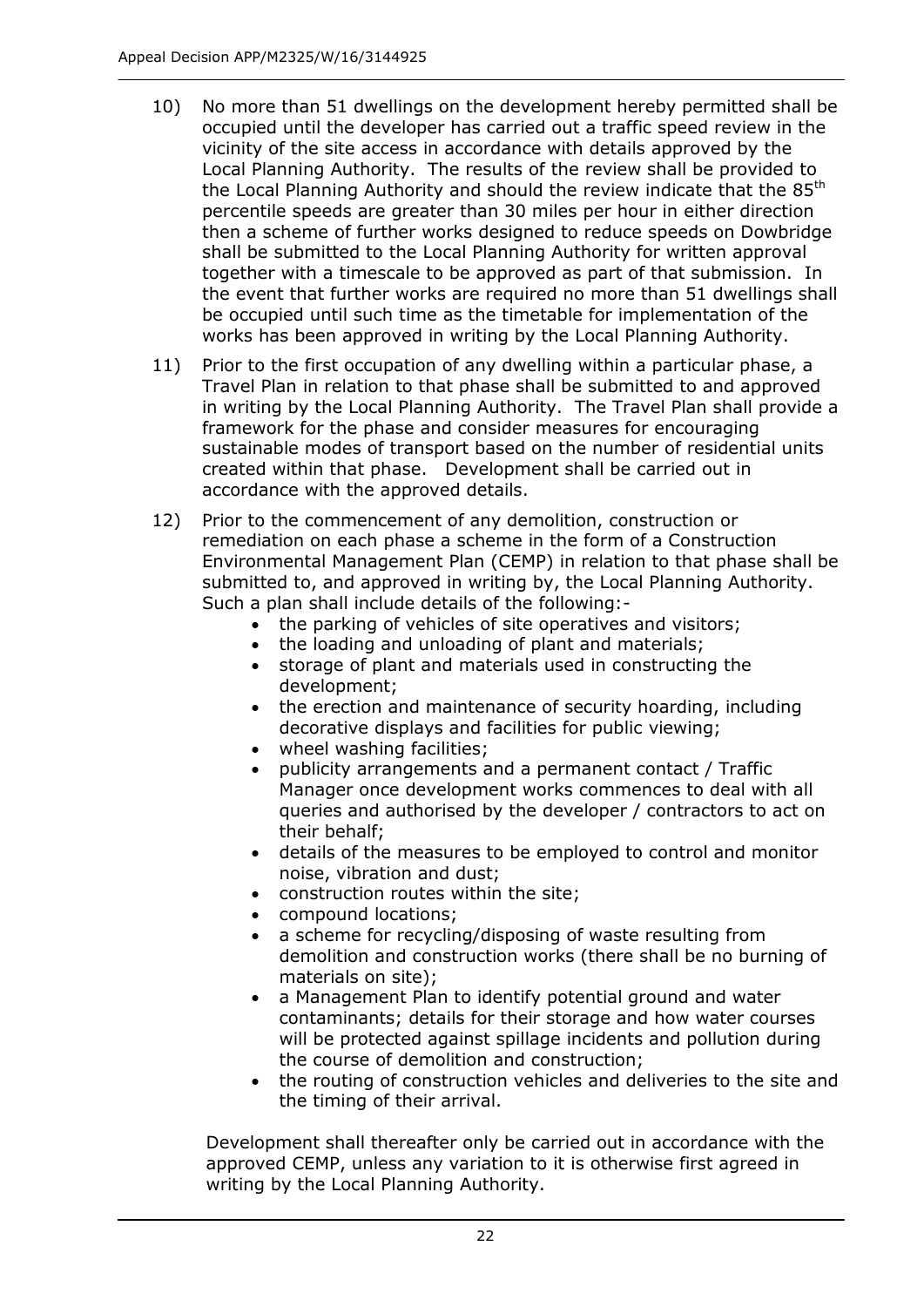- 13) No demolition, ground works or construction works shall take place outside the following hours: 0800 to 1800 hours on Mondays to Fridays and 0900 to 1300 hours on Saturdays. There shall be no such work on Sundays or Public or Bank Holidays.
- 14) Prior to commencement of development on any phase of development a hedgerow retention and replacement scheme shall be submitted to and approved in writing by the Local Planning Authority. Development shall be carried out in accordance with the approved scheme. All existing lengths of hedgerow on the site shall be retained except where their removal is required for access points or visibility splays or in cases where a replacement scheme has been agreed.
- 15) Prior to the occupation of development on any phase, a 'Lighting Design Strategy for Biodiversity' in relation to that phase shall be submitted to and approved in writing by the Local Planning Authority. The Strategy shall:
	- Identify those areas or features on site that are particularly sensitive for bats and that are likely to cause disturbance in or around their breeding sites and resting places or along important routes used to access key areas of territory and;
	- Show how and where external lighting will be installed on that phase so that disturbance to bats will not be caused. Such lighting should also seek to reduce light pollution from that phase so far as it practicable.
	- All external lighting on that phase shall be installed in accordance with the approved Strategy details and no external lighting shall be installed other than in accordance with the Strategy.
- 16) Prior to works of demolition or construction on each phase of development details of the fencing to be erected between that phase of development and sensitive habitats due to be retained (ponds, hedgerows and watercourses) shall be submitted to and approved in writing by the Local Planning Authority. The approved fencing arrangements shall be in place prior to any works of demolition or construction and shall be retained throughout the demolition and construction works.
- 17) Prior to the commencement of demolition or construction on each phase of development a Method Statement of measures (including a timetable for implementation) to be taken to prevent the spread of Himalayan Balsam and eradicate it from the development shall be submitted to and approved in writing by the Local Planning Authority. The approved Method Statement shall be implemented in full in accordance with the approved timetable.
- 18) Prior to the commencement of demolition or construction on each phase of development details of bird nesting opportunities to be installed on that phase shall be submitted to and approved in writing by the Local Planning Authority. The details shall include provision for Song Thrush, Dunnock and House Sparrow (Species of Principal Importance) and shall include consideration of provision for other declining species such as House Martin and Swift as well as a timetable for implementation. The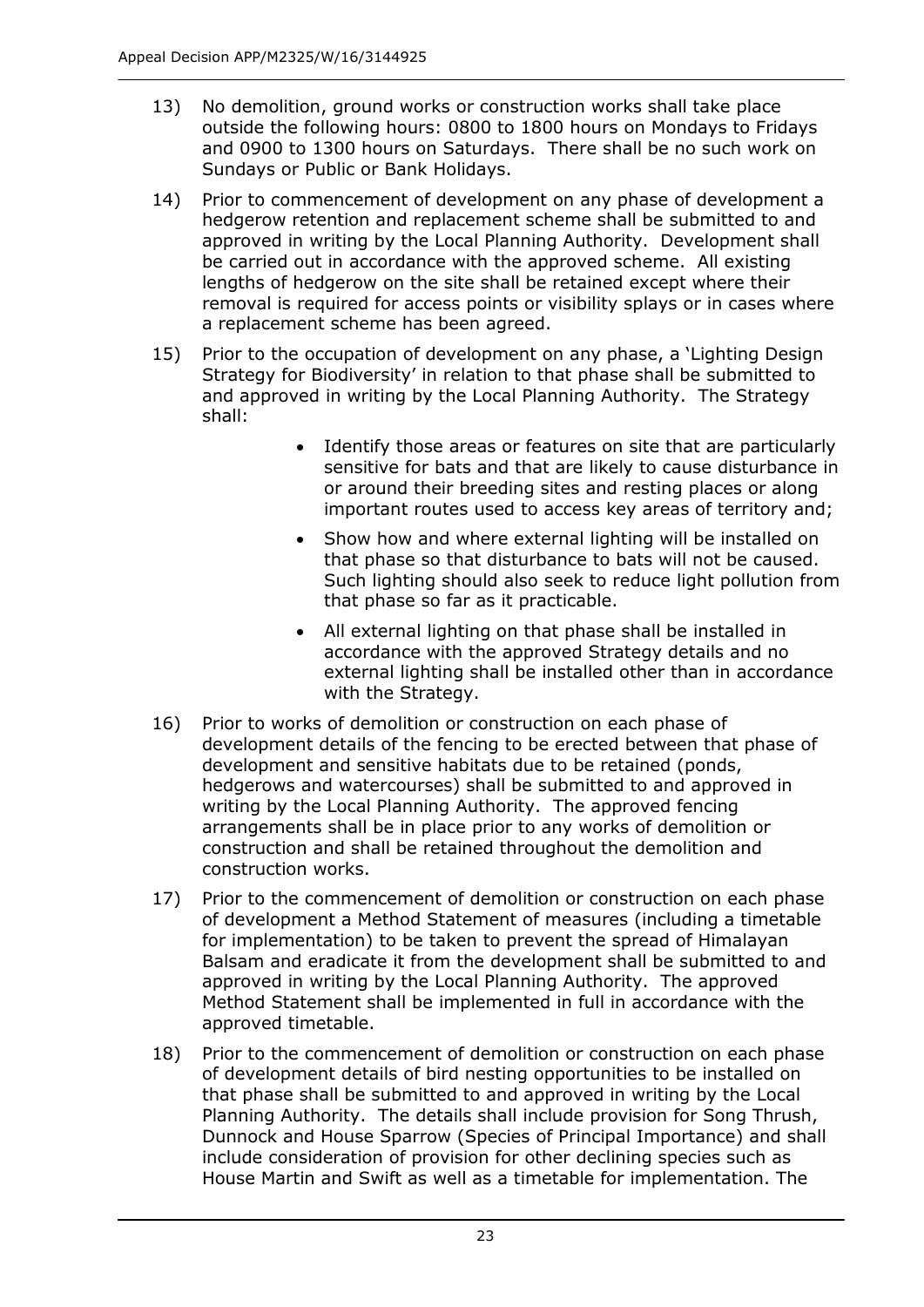approved details shall be implemented in full on that phase in accordance with the approved timetable.

- 19) Prior to the commencement of demolition or construction on each phase of development full details of bat roosting opportunities to be installed on that phase, together with a timetable for implementation, shall be submitted to and approved in writing by the Local Planning Authority. The approved details shall be implemented in full on that phase in accordance with the approved timetable.
- 20) No tree felling, vegetation clearance works, removal of hedgerows, demolition works or other works that may affect nesting birds shall take place between 1 March and 31 August inclusive on each phase unless surveys by a qualified ecologist show that nesting birds would not be affected on that phase have been submitted to and approved in writing by the Local Planning Authority.
- 21) No site clearance, site preparation or development work shall take place on each phase until a fully detailed landscaping/habitat creation and management plan for that phase has been submitted to and approved in writing by the Local Planning Authority. The Habitat Management Plan shall include:
	- i. A description and evaluation of the features to be managed;
	- ii. Ecological trends and constraints on site that my influence management;
	- iii. Aims and objectives of management;
	- iv. Appropriate management options for achieving aims and objectives;
	- v. Prescriptions for management actions;
	- vi. Preparation of a works schedule (including a 5 year project register, an annual work plan and the means by which the plan will be rolled forward annually);
	- vii. Personnel responsible for the implementation of the plan;
	- viii. Monitoring and remedial/contingencies measures triggered by monitoring.

 The approved details shall be implemented in full for each particular phase and carried out as approved within the first planting season following completion of development on that particular phase and shall thereafter be maintained in accordance with the approved plan.

22) The drainage for the whole development hereby permitted shall be carried out in accordance with the principles set out in the submitted Flood Risk Assessment and Drainage Strategy Management document Revision 1.0 dated 19 November 2015 and the mitigation measures within it. Surface water must drain to watercourses and no surface water will be permitted to drain directly or indirectly into the public sewer unless otherwise agreed in writing by the Local Planning Authority. The mitigation measures shall be fully implemented prior to first occupation of any dwelling on the development in accordance with the approved timetable or within any other period as may subsequently be agreed in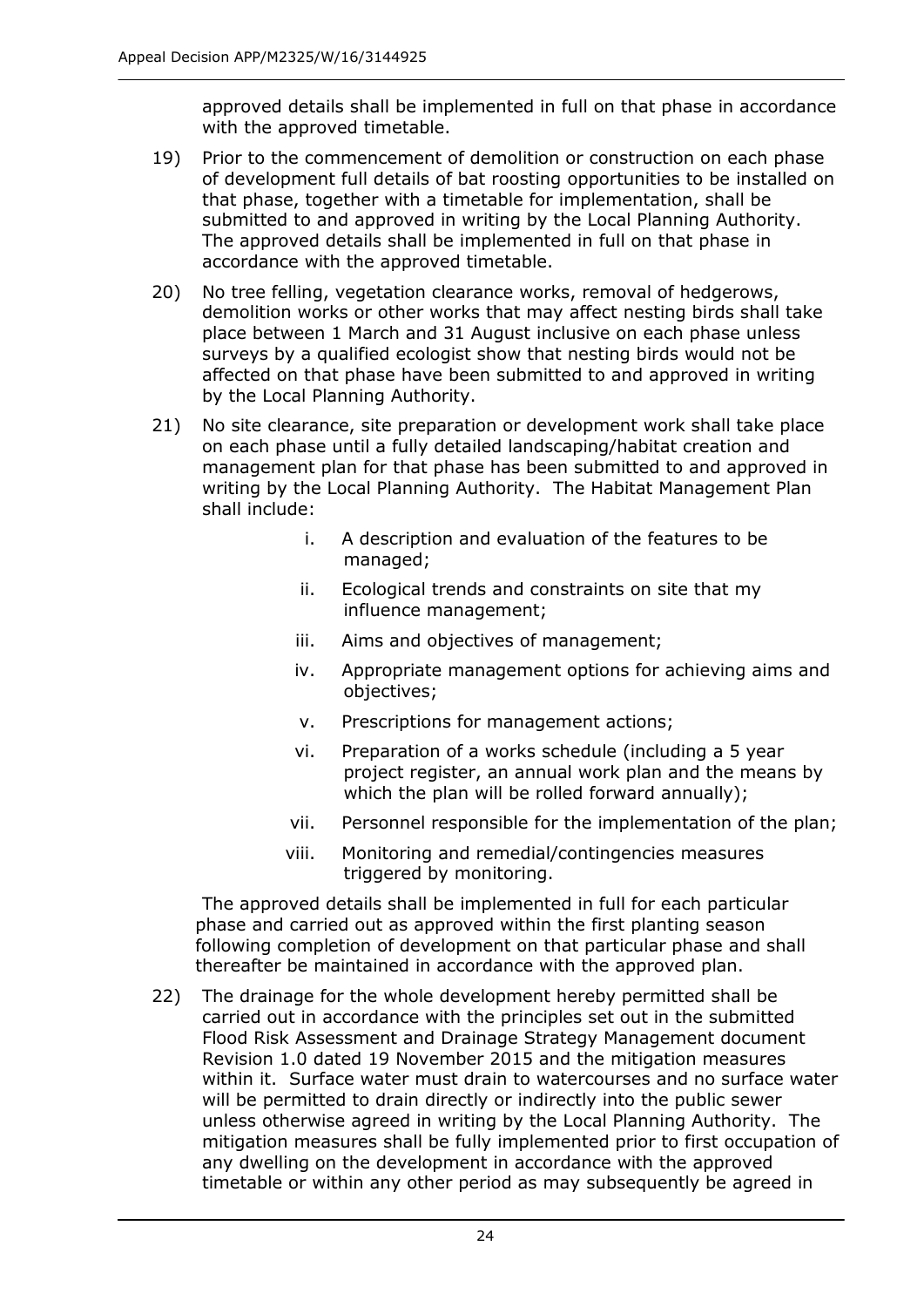writing by the Local Planning Authority. The development shall be completed, maintained and managed in accordance with the approved details.

- 23) No development shall commence until details of an appropriate management and maintenance plan for the sustainable urban drainage system for the lifetime of the development has been submitted to, and approved in writing by, the Local Planning Authority. The submitted scheme shall include:
	- 1) the arrangements for adoption by an appropriate public body or statutory undertaker, management and maintenance by a Residents' Management Company;
	- 2) arrangements concerning appropriate funding mechanisms for its ongoing maintenance of all elements of the approved system;
	- 3) information about the lifetime of the development design storm period and intensity (1 in 30 & 1 in 100 year +30% allowance for climate change), discharge rates and volumes (both pre and post development), temporary storage facilities, means of access for maintenance and easements where applicable, the methods employed to delay and control surface water discharged from the site, and the measures taken to prevent flooding and pollution of the receiving groundwater and/or surface waters, including watercourses, and details of flood levels in AOD;
	- 4) demonstration that the surface water run-off will not exceed the following greenfield run off rates; 1 in 1 -65.1l/s, 1 in 30 - 126.8l/s and 1 in 100 +30% climate change allowance - 155.5l/s;
	- 5) any works required off-site to ensure adequate discharge of surface water without causing flooding or pollution (which should include refurbishment of existing culverts and headwalls or removal of unused culverts where relevant);
	- 6) flood water exceedence routes, both on and off-site;
	- 7) a timetable for implementation, including phasing where applicable;
	- 8) site investigation and test results to confirm infiltration rates;
	- 9) details of water quality controls where applicable.

 The approved scheme shall be implemented in full and subsequently maintained in accordance with the approved phasing/timing arrangements.

24) No part of the development hereby permitted (including works of demolition or preparatory works) shall be commenced within the site until a programme of archaeological work, recording and analysis has been implemented in accordance with a written scheme of investigation which has been submitted to and approved in writing by the Local Planning Authority.